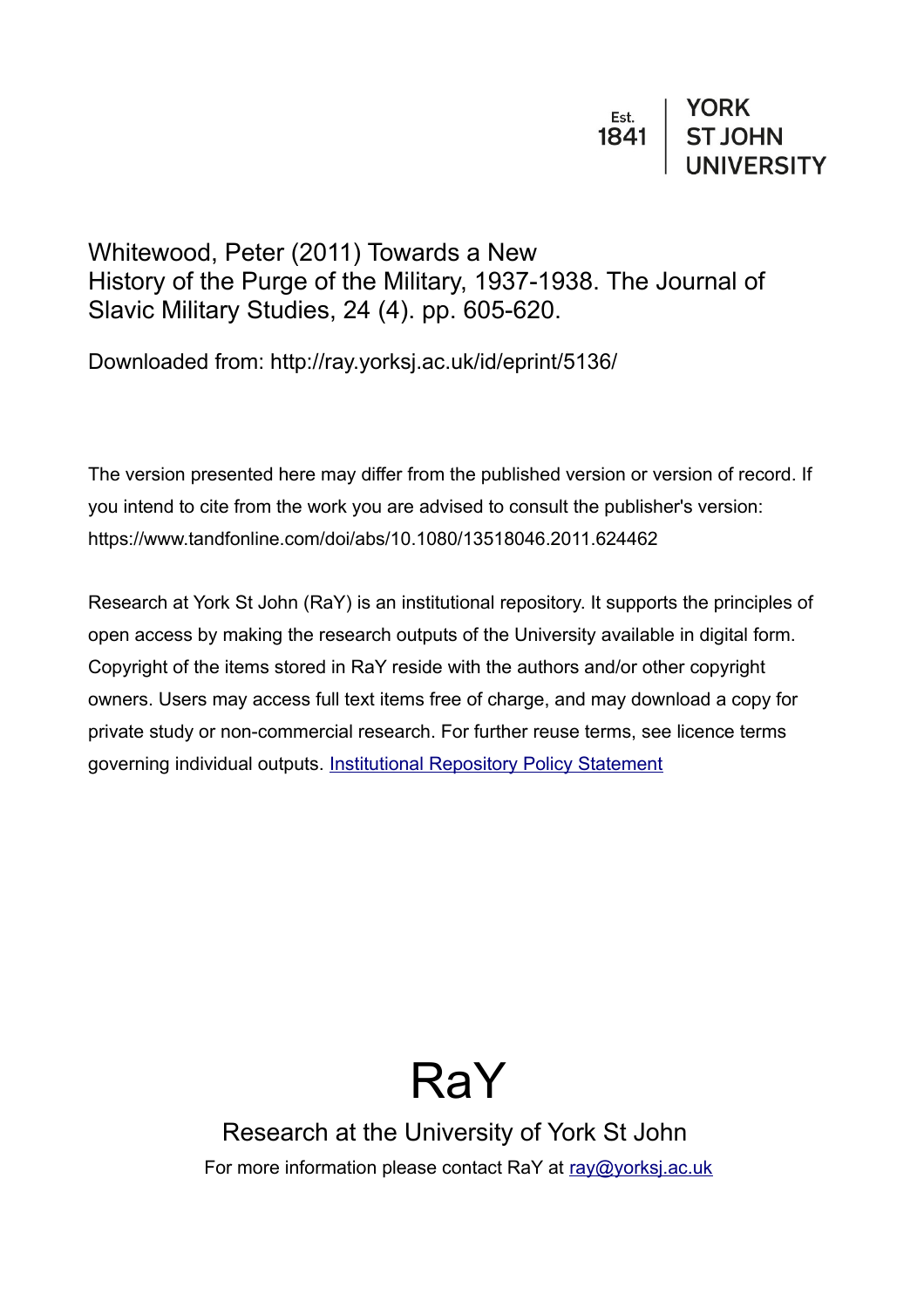## TOWARDS A NEW HISTORY OF THE PURGE OF THE MILITARY, 1937-1938

*The Journal of Slavic Military Studies* 24/4 (2011), pp. 605-620

Peter Whitewood

## Abstract

*The Great Terror was a defining moment of the Stalin era, indeed perhaps the defining moment of twentieth-century Russian history. The purge of the military is a striking subplot with the potential to unlock the mystery which still surrounds the Terror. Why did Stalin feel the need to decimate his general staff and officer corps on the eve of a world war at the same time as military spending was rising at a breakneck pace? Why destroy with one hand while building with the other? There is no adequate solution to this problem in the existing literature, and recent work does fully not take into account the great wealth of archival materials released in the last twenty years. This historiographical review will seek to evaluate the historiography of the military purge in showing how the literature has evolved, highlighting the diversity of approaches, where there is consensus, where unanswered questions remain and how it is now possible to advance a more comprehensive explanation of the purge of the military.*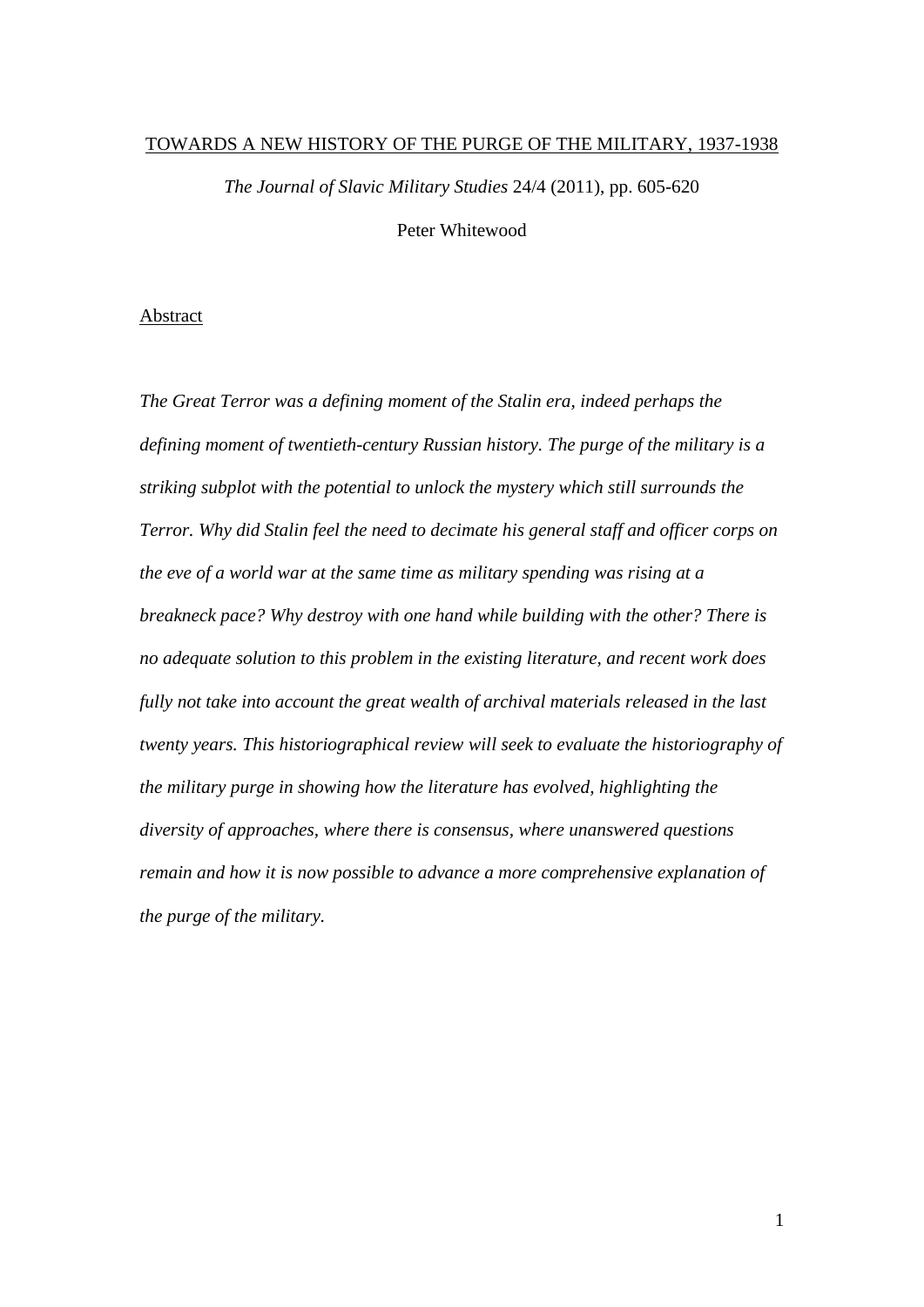Throughout the 1930s and particularly during the Terror many members of the armed forces, in particular those of high rank, were expelled from the military and in some cases executed.<sup>1</sup> The most famous victim Marshal Mikhail Nikolaevich Tukhachevskii was executed after a closed military trial on 12 June 1937 to great international uproar. Today the military purge still has particular resonance and the decapitation of the red army is commonly seen as contributing to its poor performance in the early years of the Second World War. Yet even though the red army purges have now been examined from a number of standpoints, no adequate or convincing explanation as to why Stalin would destroy his military elite has been presented. The most common interpretation sees Stalin destroying and subduing his military in 1937 as part of his domination through terror.<sup>2</sup> A fabricated dossier, passed from abroad in 1937 which allegedly revealed a military conspiracy, is presented as providing Stalin the reason to eliminate several leading members of the red army command.<sup>3</sup> However, this dossier has never been found in the archives. Such an interpretation of Stalin's removal of a section of the military elite was derived from sources including contemporary accounts, memoir materials and a restricted number of officially sanctioned documents. However, beyond questions of reliability a consequence of such a restricted source base focussing on the 1937 dossier has been the narrowing of the examination of the military purge to the Terror years, leading to it being named the so-called 'Tukhachevskii Affair.' With the opening of the soviet archives there is no reason to constrain analysis of the military purge to Terror years only, and released archival materials allow for a more sophisticated account of the military purge and one which indicates that the purge of the military elite was not initiated as a means to increase Stalin's power, but a reactive move borne from misperception and fear.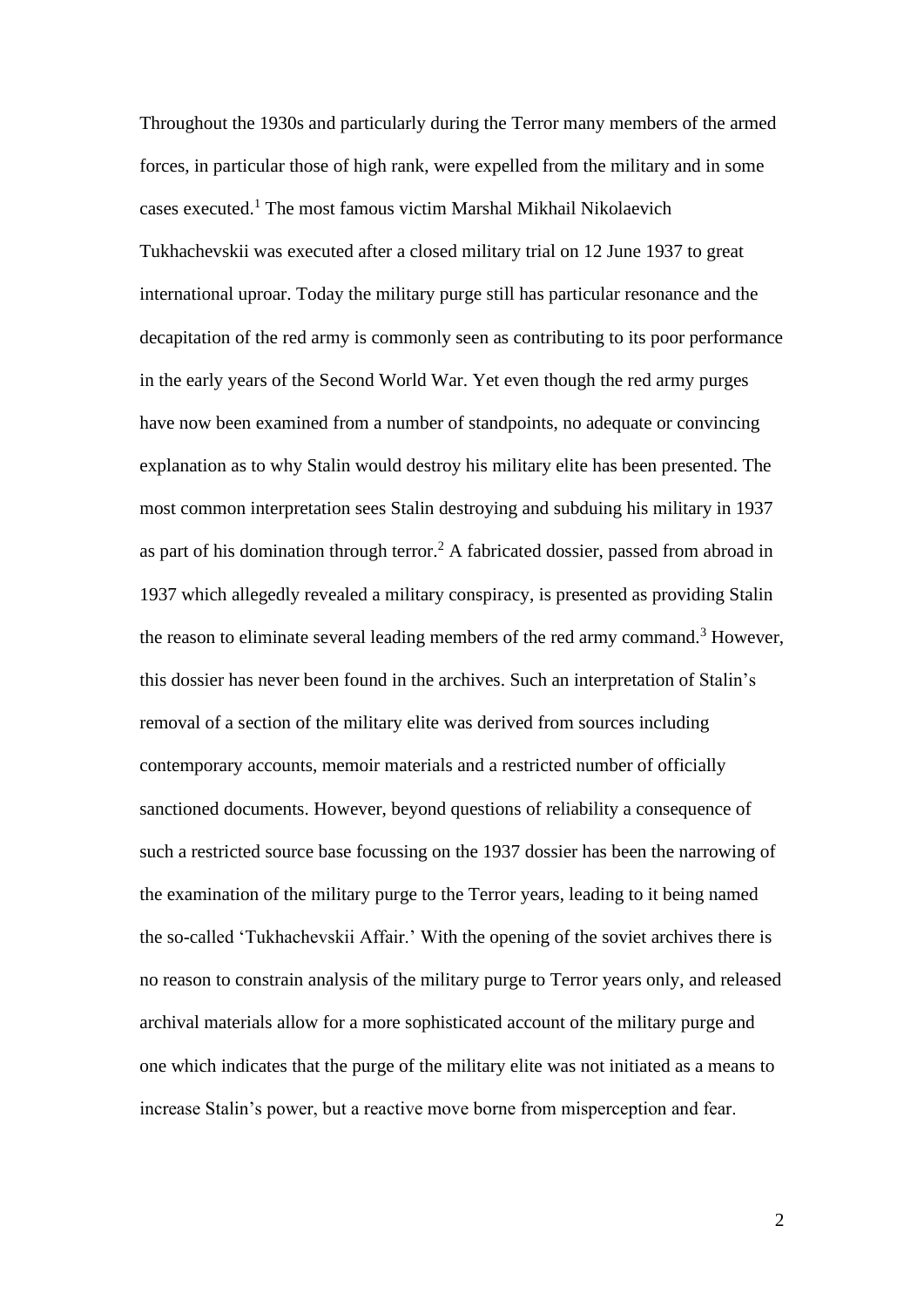Since the founding of the red army there were many reasons for Stalin to doubt the loyalty of his armed forces and the military purge of 1937-1938 should be viewed not as one single affair surrounding an alleged dossier, but as the culmination of suspicions and doubts which gained currency in an atmosphere of high international and domestic tension seen in the Terror years. In particular, the secret police had the red army under surveillance since the Civil War and periodic purge activity was present within the military also from this point. A dynamic between the OGPU/NKVD, the red army and also international events is present from the end of the Civil War and has documented significance. The link between members of the red army and the Trotskyist political opposition of the 1920s has been shown definitively and the involvement of the military in the changing political climate from Lenin's death is a key issue. Conflicts between members of the command staff were common prior to the outbreak of the Terror and these must be examined in relation to the military purge. Such areas of analysis are vital towards a fuller understanding the military purge and any starting point must be 1917, taking a much broader focus than the narrow 'Tukhachevskii Affair', and bringing the study of interwar Party – military relations in line with an analysis of the political processes leading to the Terror

 From 1937 numerous attempts have been made to explain the military purge, and following the June trial itself reaction was instant in the foreign contemporary press and speculation began. The Manchester Guardian argued that the purge was a response to an attempted military plot,<sup>4</sup> yet not all newspapers were as definitive, but acknowledged Stalin's ambition for power.<sup>5</sup> In memoir literature from individuals living in Moscow during the Terror, such as the journalist Walter Duranty, the military purge is presented as a reaction to the actual existence of a military conspiracy seeking to overthrow Stalin.<sup>6</sup> A number of early historical works also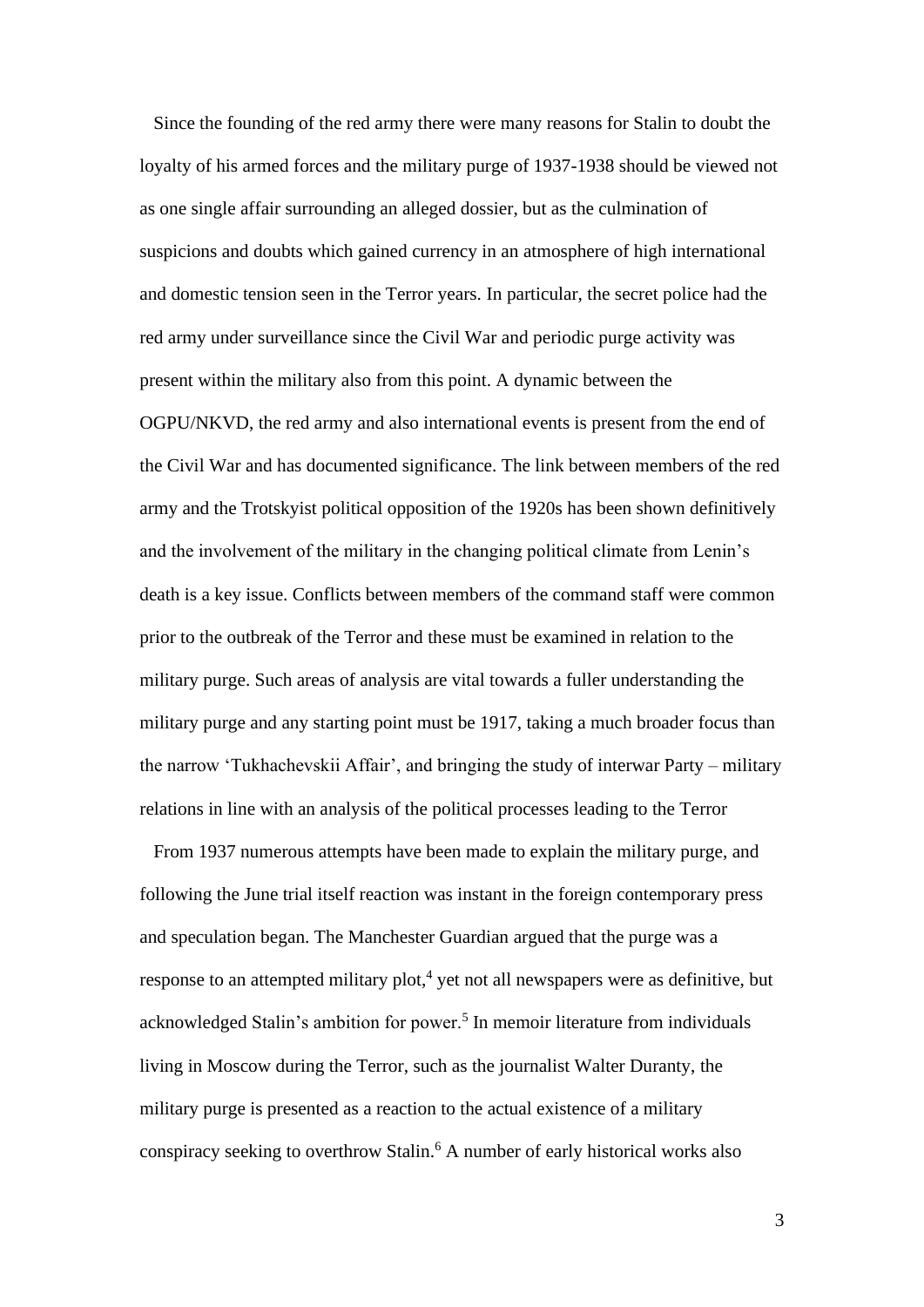made an attempt at analysing the military purge with similar conclusions to those of the contemporary press and in memoir literature.<sup>7</sup> In all, certain unifying themes appear in such early accounts of the military purge; Stalin's desire for power, his willingness to take extreme measures to safeguard this and speculation over a possible military conspiracy.<sup>8</sup>

 The first serious attention given to the military purge was in the work of historians writing in the 1960s and 1970s in both English and Russian. Historians such as John Erickson, Robert Conquest, Adam Ulam and Lev Nikulin saw the military purge in a similar light, namely, that this was a move by Stalin as part of an escalation of terror to increase his power and to neutralize a potential threat.<sup>9</sup> Yuri Petrov regarded the purge as a result of Stalin's abuse of power as a result of the growing cult of personality.<sup>10</sup> In either case Stalin's power is the key theme, and the military were subjected to a dramatic purge, stamping out any possible independence. In this interpretation Stalin is portrayed as not reacting to real threats but acting decisively and pre-emptively against any possible challenge.<sup>11</sup> The story surrounding the fabricated dossier, the 'Tukhachevskii Affair', appears in all such works and relating memoir accounts of from individuals such as Czechoslovakian President Eduard Benes which provided the details of the story were taken at face value.<sup>12</sup> Indeed, the above historians examined the military purge following the revelations made during Khrushchev's anti-Stalin campaign, who himself gave a boost in credibility to the story when he acknowledged the dossier story in October 1961.<sup>13</sup> Yet such a narrow focus on the 'Tukhachevskii Affair' neglects the importance of state-military relations prior to the escalation of the Terror.<sup>14</sup> Further, the timing of the military purge and a comprehensive examination of the international context need more thorough attention than is given in the above works. <sup>15</sup> Would Stalin really endanger his own position,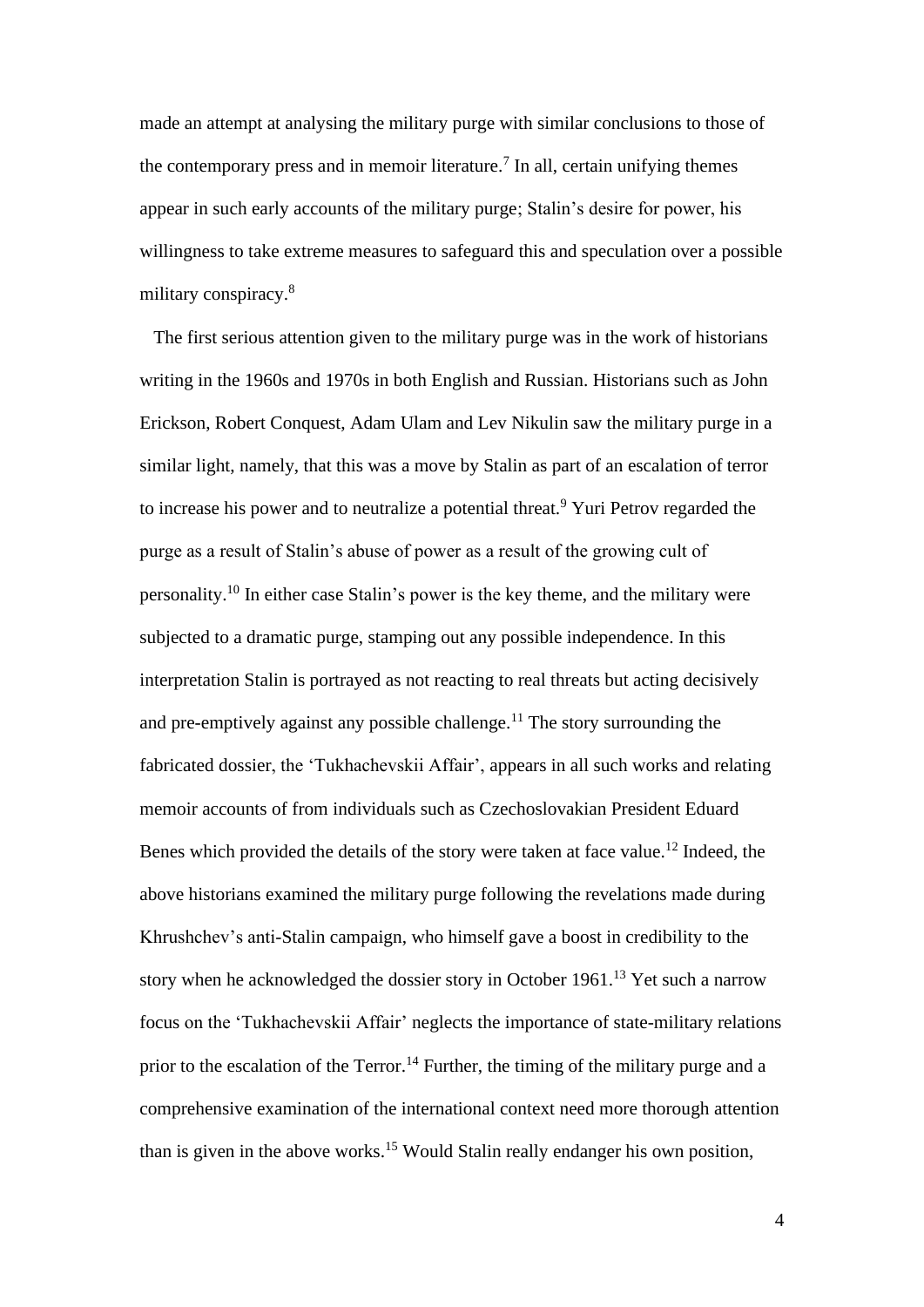and the security of the Soviet Union in removing highly talented figures from the army in this dangerous context to subjugate the armed forces? A further question is how Stalin would find himself in such a position, if indeed he was such a meticulous planner, of having promoted to the highest ranks people who he did not fully trust. If Stalin aim was absolute control, why were the careers of Mikhail Tukhachevskii, Iona Yakir and Avgust Kork advanced to where they achieved high seniority?

 Further questions were raised over the above accounts of the military purge by historians reassessing the Cold War interpretation of the Terror in the 1980s and early 1990s. Arch Getty viewed the military purge as a problematic historical episode with a lack of convincing evidence,<sup>16</sup> and he questioned the events leading to the June trial noting that there seemed a certain amount of indecision over what to do with the generals under suspicion. <sup>17</sup> Similarly Gábor Rittersporn noted that it was an unusual move to transfer the suspect Tukhachevskii to head the Volga Military District on the  $11<sup>th</sup>$  May, as 'this was hardly the usual treatment of dangerous conspirators.<sup>'18</sup> Both Getty and Rittersporn argue for an element of uncertainty in Stalin's actions and importantly that there is little indication of a well-designed intrigue.

 With the release of archival materials from the opening of the soviet archives in the early 1990s more narrowly focused studies of the red army throughout the Terror period began to appear, such as from Roger Reese, Oleg Suvenirov and Sergei Minakov, and all have broadened the analysis of the military purge beyond the 'Tukhachevskii Affair.'<sup>19</sup> From the perspective of political and social history Reese argues that a practice of purging (*chistki*) had already been established throughout the 1920s and 1930s within the military with the aim of improving ideological conformity and removing class aliens and socially harmful elements.<sup>20</sup> Such a distinction between *chistki* and the repression in the Terror was first seen in the work of Arch Getty.<sup>21</sup>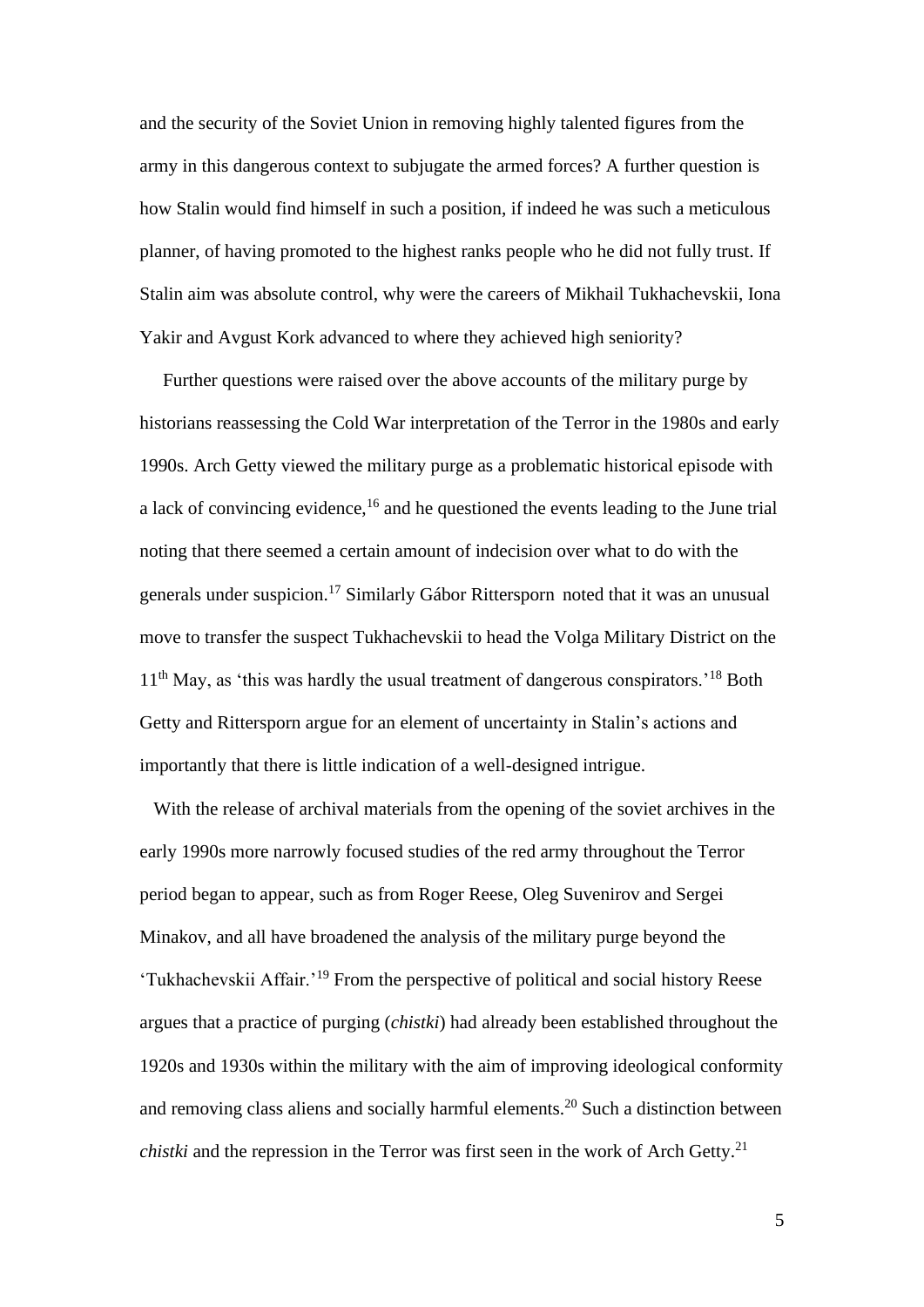Reese elaborates that within the climate of fear seen throughout the Terror and the mass denunciation seen in the search for "enemies of the people", this activity spread quickly through the red army as 'the rank and file were conditioned through *chistki* to see class enemies and wreckers in all walks of life.<sup>22</sup> An established internal practice of army purging transformed into a vehicle of mass denunciation in 1937. As such, Reese places focus on the lower ranks and how the individuals responded to the call to root out 'enemies of the people.'

 Oleg Suvenirov traces the purge prior to 1937 seeing the military purge as a broader series of events than the narrow focus of the 'Tukhachevskii Affair' and he provides a detailed documentation of military arrests from the early 1930s. Suvenirov raises a number of significant issues, such as the prevalence of accusations of spies in the military, the number arrested over accusations of espionage and that the number of spy-groups uncovered by the OGPU increased during the early  $1930s$ <sup>23</sup>. He highlights an increase in purge activity following the Kirov assassination in 1934 which he estimates as a following wave of tens or hundreds of military arrests, and consequently the extent to which the military's fate was tied to political events is touched upon.<sup>24</sup> The role of People's Commissar for Defence Kliment Voroshilov is shown in that he had to approve all military arrests during the Terror and is directly implicated in the scale of the military purge. $25$ 

 From a perspective of civil-military relations Sergei Minakov takes the October revolution as a starting point. Minakov describes how Tukhachevskii was regarded as a 'Bonapartist' figure in White émigré circles and that such groups held out hope for a future military coup.<sup>26</sup> The disinformation campaigns of the 1920s and 1930s which consistently presented Tukhachevskii as a counter-revolutionary are highlighted and power relations between the key figures in the military and the regime are presented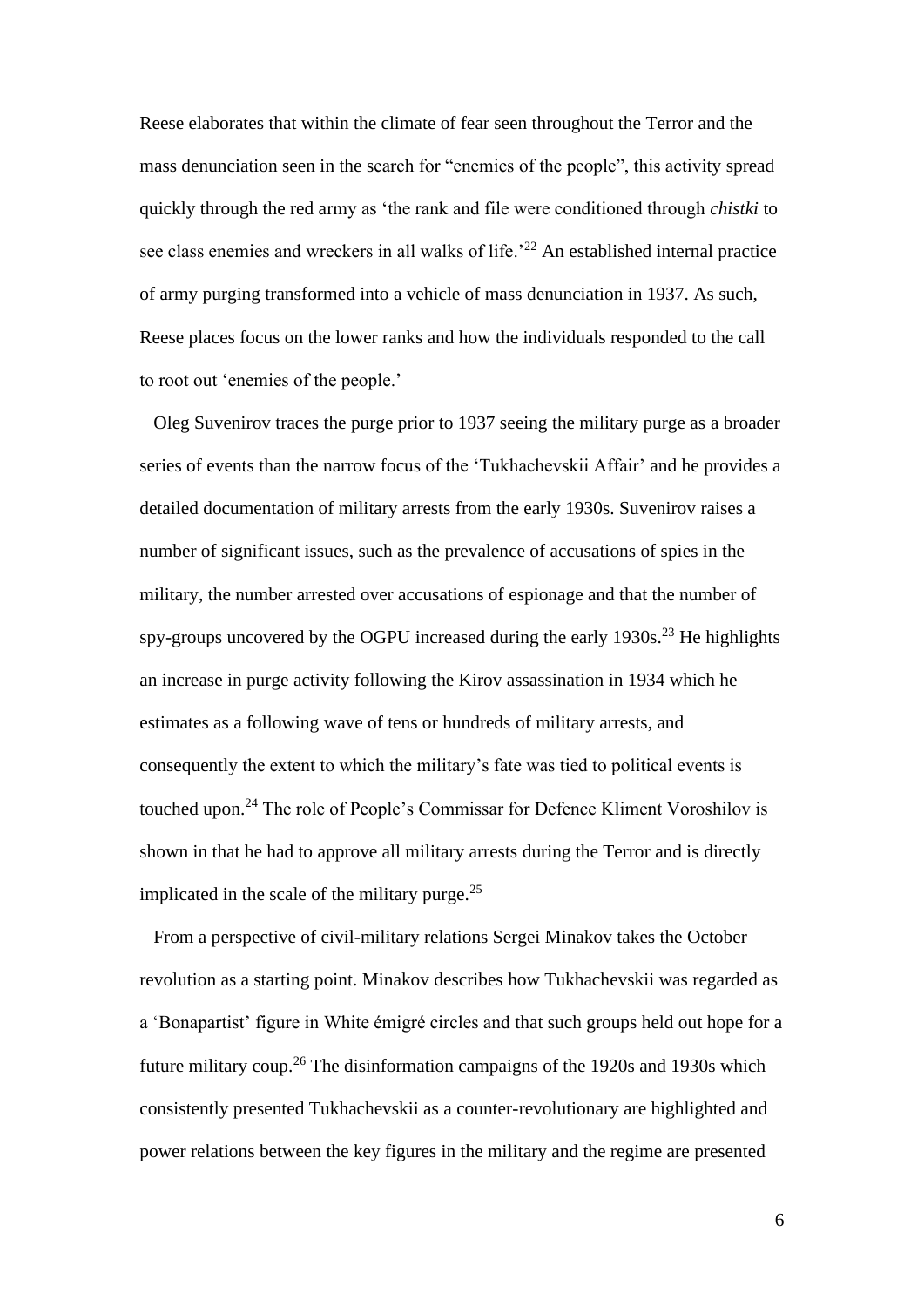as contributing to a perception of factionalism in the red army elite.<sup>27</sup> According to Minakov in the context of the Terror such power struggles and rumours of Tukhachevskii's 'Bonapartism' were all construed and perceived as a military conspiracy. Minakov is clear in noting the absence of any evidence of an actual military plot in 1937, however, he argues that the regime acted preventively on rumour in line with how its perception of state-military relations changed during the Terror. 28

 From the above historians only Minakov attempts to answer the question of why Stalin would purge his military elite. Reese and Suvenirov explore the dynamics of the purge process, showing that the tide of denunciation could not have been wholly directed by Stalin and highlight purge activity prior to the 'Tukhachevskii Affair', but they do not convincingly point to why the purge process began. Reese only speculates over Stalin's possible desire to subjugate the military.<sup>29</sup> Yet Minakov's work is flawed by a number of conclusions based on unreliable or insufficient evidence.<sup>30</sup> Minakov highlights dissatisfaction of certain members of the high command towards Voroshilov and that they tried to have him replaced, but this is founded on weak evidence and is an issue needing further exploration.<sup>31</sup> Minakov emphasizes the particular context of the Terror and he notes that this allowed rumour to be perceived as reality, and thus the regime perceived counterrevolution in the military based on army factionalism and myths surrounding Tukhachevskii as a Bonaparte; but there is far more to be explored here. The question is what specifically would lead Stalin to perceive rumour as reality, and what events and processes led to a change of perception toward the military elite? To answer this question the influences to Stalin's worldview need examination.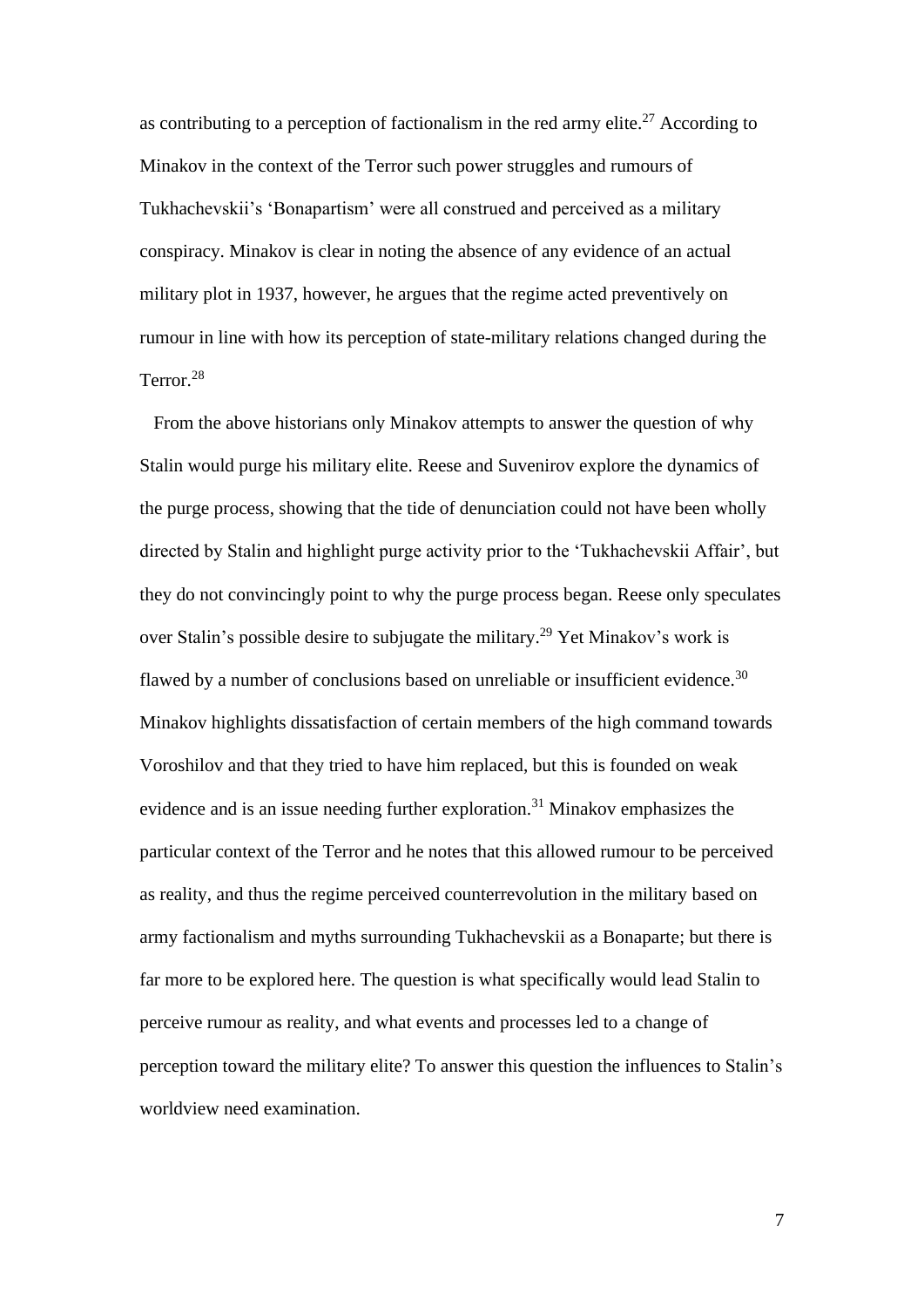Newly released document collections containing archival material have provided a sense of Stalin's thought processes and the nature of his decision making.<sup>32</sup> A number of themes stand out which all have importance and relevance in examining the military purge. Firstly, from reading Stalin's personal correspondence with his closest subordinates Kaganovich and Molotov it is clear that international affairs occupied him greatly and that he was concerned over both espionage and changes in the international situation. Archival materials show that Stalin was directly fed information by the OGPU/NKVD concerning counter-revolutionary plots and espionage and this is now well documented particularly through the Lubianka series of documents and a number of recently published works. All show that such secret reports were sent directly to Stalin.<sup>33</sup> Yet, it is how Stalin perceived such reports of anti-soviet activity, which is of greater significance. Indeed, Stalin can be seen to perceive reports of counterrevolutionary activity through the lens of foreign policy. The Nakhaev affair is a good example of an anti-soviet action which revealed Stalin's preoccupation with foreign espionage. In August 1934, Nakhaev, an artillery Division Chief of Staff within Osoaviakhim, attempted an uprising against the regime, however due to its small size it was quickly put down. Stalin received direct communication of this event from Kaganovich, and pressed the point that Nakhaev had to be working for foreign powers. In a letter to Kaganovich Stalin wrote 'The Nakhaev affair is about a piece of scum. He is, of course (of course!), not alone. He must be put up against the wall and forced to talk – to tell the whole truth and then severely punished. He must be a Polish-German (or Japanese) agent.<sup>34</sup> The charge of being an agent for foreign powers was subsequently added to Nakhaev's indictment, and it has also been argued that this gave a signal to the OGPU/NKVD that Stalin desired the routing out of foreign agents present in the Soviet Union.<sup>35</sup>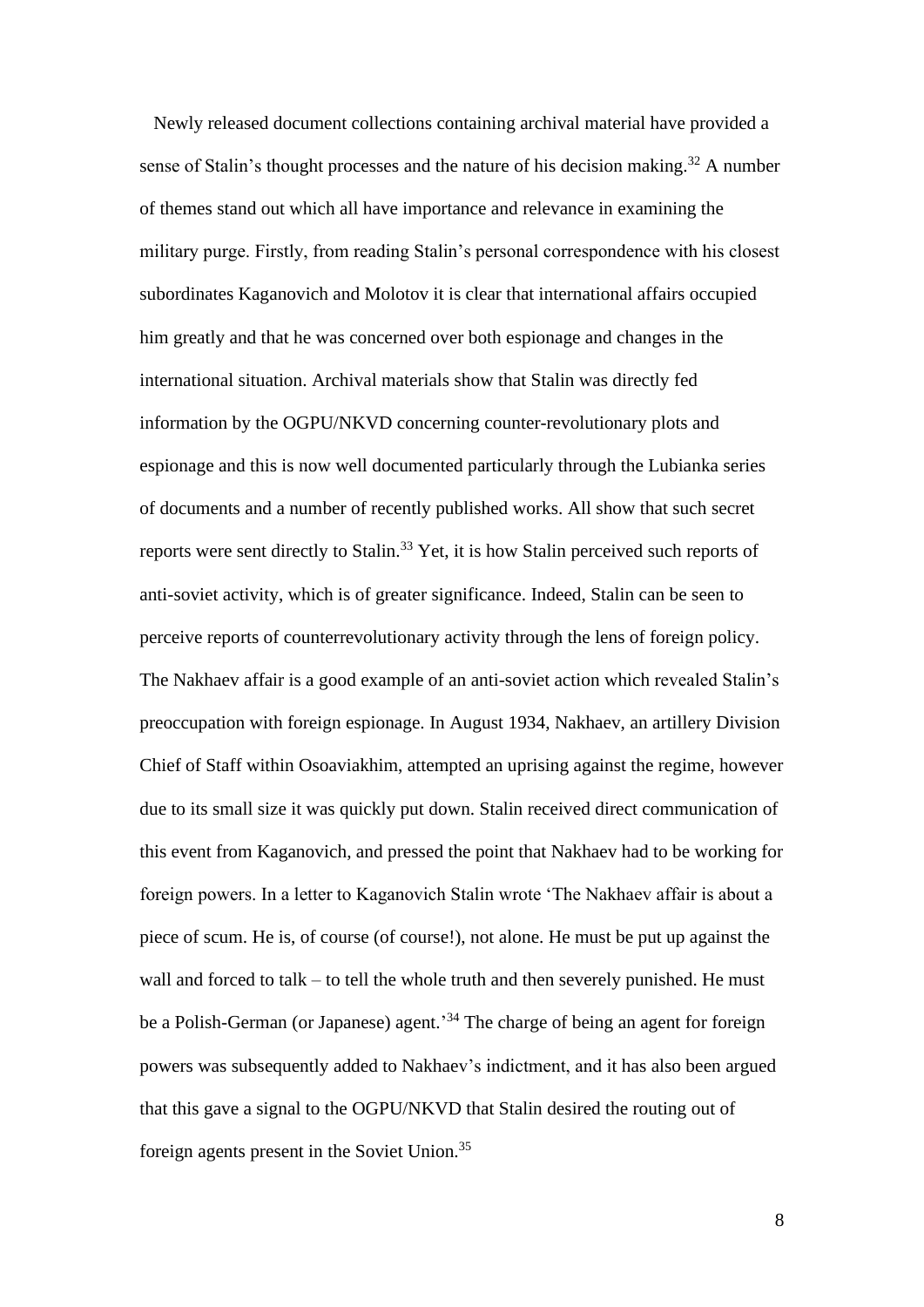Such counterrevolutionary actions and plots, both real and fabricated, were 'revealed' by the OGPU/NKVD within the red army long before the well-known 'Tukhachevskii Affair' of 1937. Stalin was informed about military plots and espionage consistently throughout the 1920s and 1930s. Such an example was the military plot 'uncovered' in the Ukrainian Military District in February 1931.<sup>36</sup> Suvenirov as noted has tracked a series of alleged counterrevolutionary groups revealed by the OGPU/NKVD from the early 1930s.<sup>37</sup> The Party leadership would be alert to such counterrevolutionary groups within the red army and as such the military, like other spheres of soviet society, was not free from real or fabricated anti-soviet agitation prior to the Terror. Concern over counter-revolutionary groups and espionage activity within the red army was shown in strong terms on the part of the secret police and has seen more in-depth analysis in *Organi gosudarstvennoi bezopastnosti i Krasnaia armiia: deyatelnost organov VChK – OGPU po obespecheniiu bezopastnosti RKKA (1921-1934)* by A. A. Zdanovich. Here Zdanovich clearly demonstrates the complex relationship between the OGPU/NKVD and the red army, in particular the secret police's continual search for counterrevolutionary groups and the exposure of plots within the armed forces, sharpening especially in years of crisis such as during the collectivisation campaign.<sup>38</sup> Zdanovich notes that the OGPU were the permanent monitors of the mood in the red army, looking for any anti-Party feeling and that they aimed to stop any manipulation of the troops.<sup>39</sup> A key element of Zdanovich's argument is the links between the hunt for counterrevolutionary groups within the red army and the changes in the international situation, in the context of foreign espionage. Published OGPU circulars show that great attention was paid to troops stationed on the border regions, as these would be most susceptible to penetration by spies.<sup>40</sup> Further Zdanovich argues that in periods of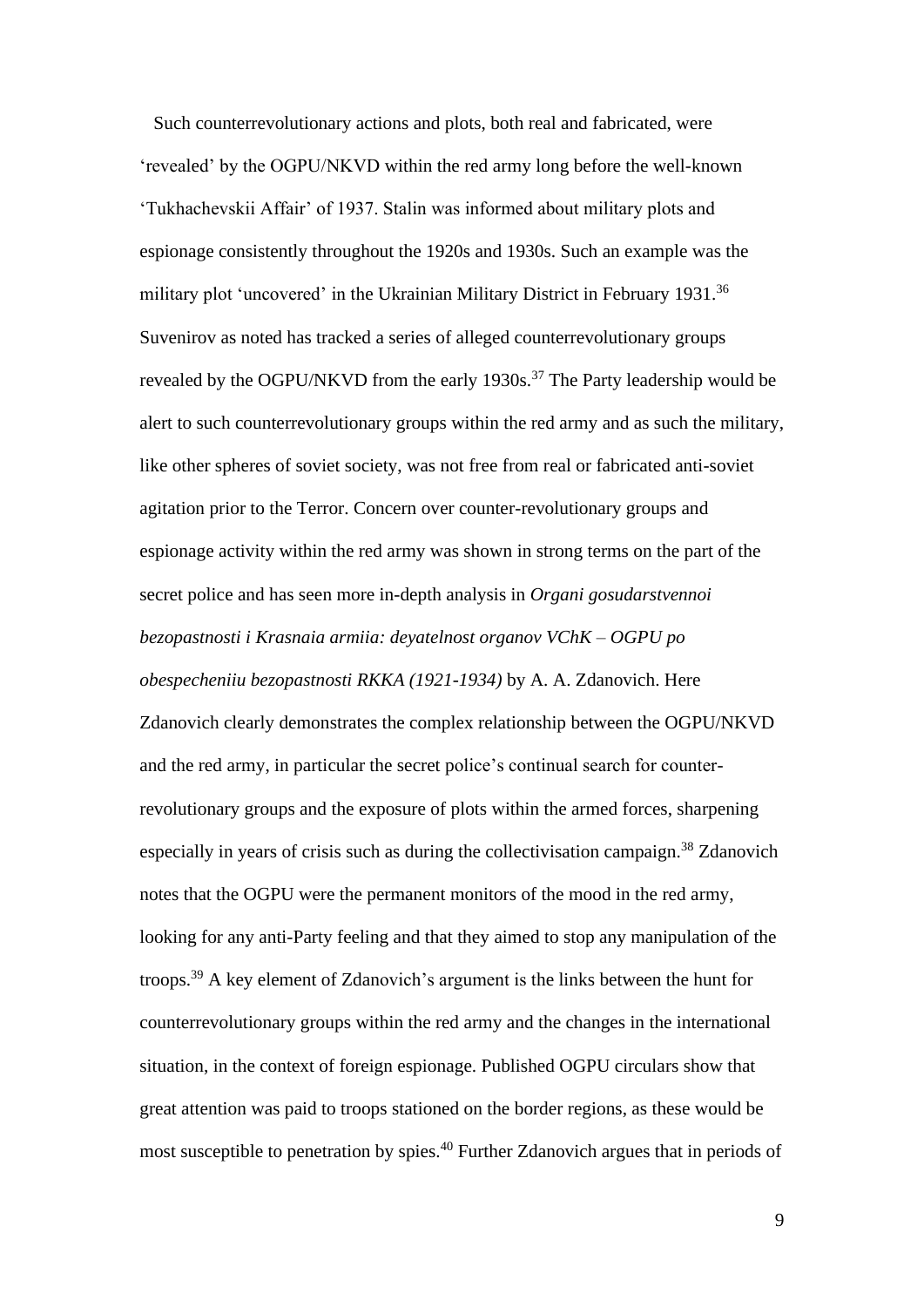crisis, for example through a worsening international situation or domestic strain caused by collectivisation, concern over the reliability of the red army grew.<sup>41</sup> Such concern led to increased OGPU/NKVD activity within the troops.<sup>42</sup> Zdanovich thus demonstrates that there is a clear link between the international situation and action taken towards the red army and that for much of the 1920s and early 1930s the level of trust towards the military was not high. The rank-and-file and those of higher rank were kept under observation, which increased at times of crisis; a sign of a lack of trust in the army, the institution so vital for defence. Consequently, any examination of the military purge of leading military figures in 1937 must take such a link into account, how changing domestic and international events altered perceptions of Army loyalty. Such a consideration is especially important as the international situation continued to deteriorate throughout the 1930s.

 Stalin's attitude towards senior military figures can be seen through an analysis of changing domestic political policy and the changing political climate needs to be examined in relation to the red army. It has been well established that certain leading military figures arrested in 1936 later to be put on trial in June 1937 had at a time been supporters of the Trotskyist opposition in the 1920s.<sup>43</sup> Yet the role of 'Trotskyist' officers such as Primakov and Putna has not been examined fully in relation to the 1937 purge, and to what extent a link exists between the arrests in 1936 and those in 1937. Indeed, it has also shown how members of the high command who had supported Trotskii had been kept under very close observation for a long period of time.<sup>44</sup> The OGPU had in 1927 tried to piece together a Trotskyist military conspiracy, using supposed links with Trotskyist underground pamphlet materials, however the evidence for such a plot was not strong enough and even Menzhinskii, the head of the OGPU, was sceptical.<sup>45</sup> Again it would be unlikely Stalin was unaware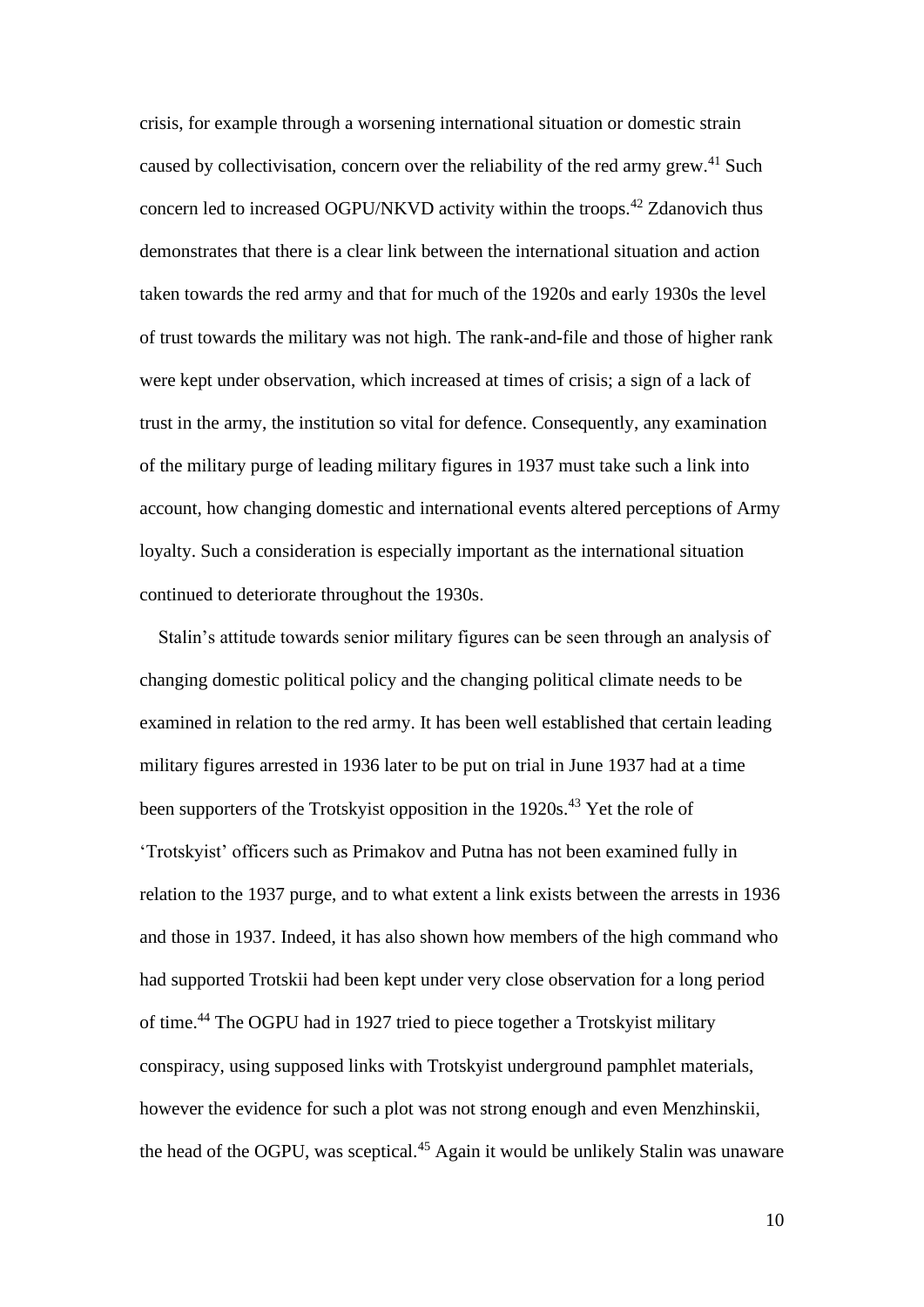of such surveillance and thus raises questions as to what caused the decision to arrest those already under observation and what the contribution was of the arrests in autumn1936 to the later main military purge trial in 1937. By 1936 both Primakov and Putna were both well-travelled having occupied positions as military attaches in various countries and at the time of his arrest Primakov held a high-ranking position as the deputy commander of the Leningrad Military District. Indeed, for men who had been under observation and suspicion, both had been given a great deal of responsibility during their military service. After the Japanese invasion of Manchuria in September 1931, red army strength was reinforced in the Far East from early 1932. Interestingly Putna was recalled from Berlin, where he had been a military attaché, to command a new maritime province. <sup>46</sup> It can be said that this shows a level of trust towards this former supporter of the opposition, stationing him in such a tense and sensitive area. The question over the regime's level of trust in those military figures, those who at one time supported the political opposition is an interesting one. Clearly they received responsibility after recanting their support for Trotskii, but this oppositionist association in the end brought their arrest. To truly appreciate what happened to such officers, the political processes which led to the arrests of former supporters of the opposition in 1936 need to be aligned with where this support had manifested in the red army. Unfortunately Zdanovich's study does not go beyond 1934, however, it highlights that the political reliability of senior military figures was a constant concern for the OGPU/NKVD.

 However, it was not only the former Trotskyist officers were tainted by oppositional activity and those who had kept a distance from Trotskii were still at risk of association with opposition. In the summer of 1930 Tukhachevskii was implicated in oppositional activity by two of his associates from the Civil War, I. Troitskii and N.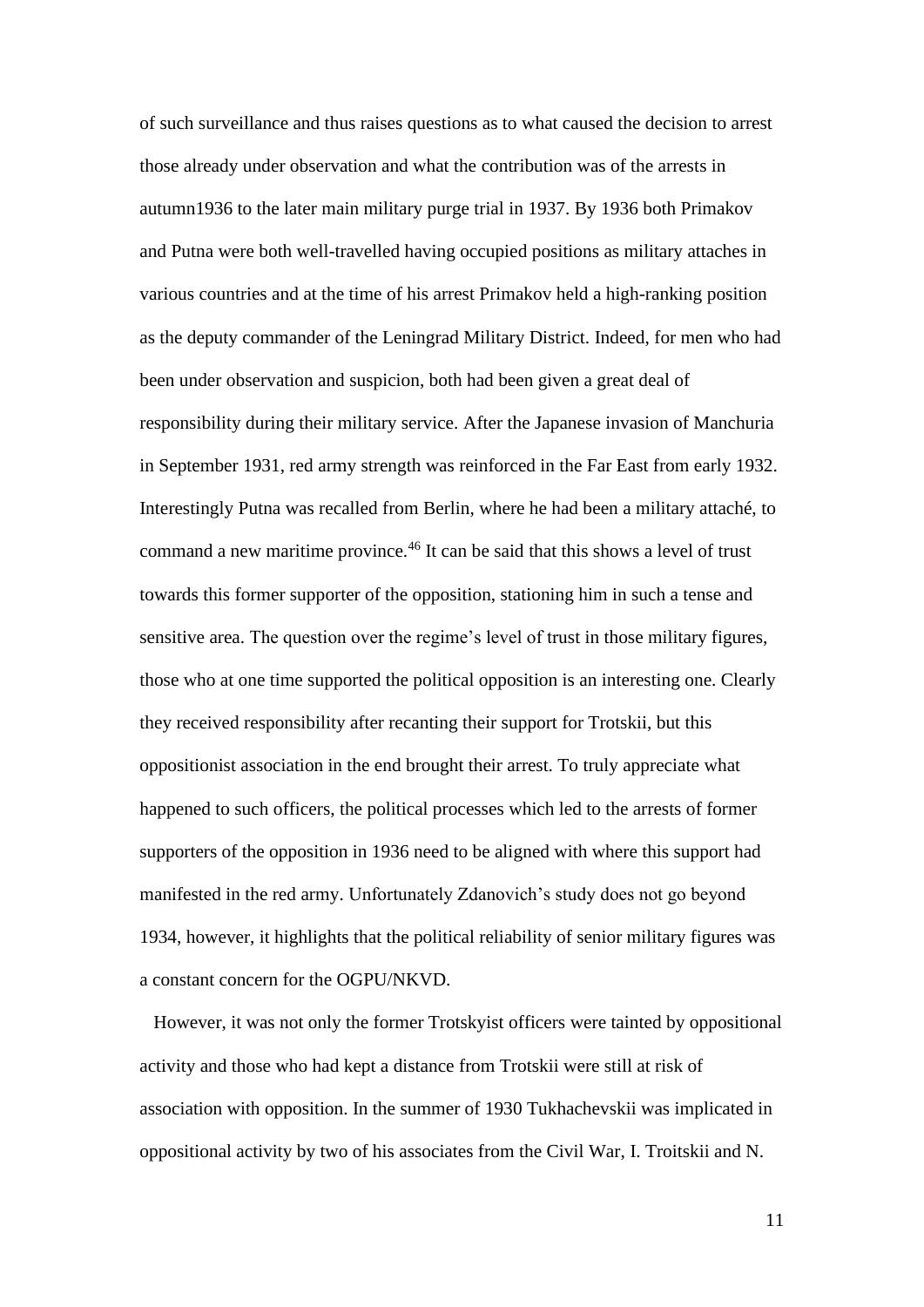Kakurin. The OGPU was piecing together a military conspiracy and had arrested a number of military men in a wider sweep of the red army academies. This was part of the OGPU operation '*vesna*' which targeted ex-tsarist officers, so-called 'military specialists, serving in the red army. Military specialists since their introduction in the ranks had caused anxiety for the Party, and there had been numerous questions raised over their loyalty.<sup>47</sup> As part of *vesna* Troitskii and Kakurin were arrested. Both gave testimony which implicated Tukhachevskii in a military plot looking to overthrow the regime. Stalin, however, was unconvinced of Tukhachevskii's involvement in any kind of plot describing him as 'clean.<sup>'48</sup> Two years later as part of the case against the Smirnov-Eismont political oppositionist group of 1932 Politburo stenograms show that Tukhachevskii's name is mentioned within a denunciation of Eismont. In this denunciation Eismont was accused of inquiring over the mood of Tukhachevskii, hinting indirectly at the nature of his attitude towards the regime.<sup>49</sup> Two years earlier in similar denunciation of the Syrtsov-Lominadze oppositionist group the name another senior military figure later to be sentenced with Tukhachevskii, Ieronim Uborevich, is mentioned as part of the case against Syrtsov. In his denunciation Resnikov accuses Syrtsov of describing Uborevich as ambitious and a 'thermidor.'<sup>50</sup> The question here is not only why both Tukhachevskii and Uborevich's names appear in the denunciations, but how this matter was resolved and what happened to both men as a result of these incidents? In both cases Tukhachevskii and Uborevich's names are associated with unreliability and it is implied that they were possible figures who could be relied upon to carry out a military coup. Indeed, even if little came in terms of arrests, it is unlikely that Stalin would not forget that these names had come up in both opposition cases. Consequently, the question of military involvement with the opposition is crucial and requires a broad analysis taken from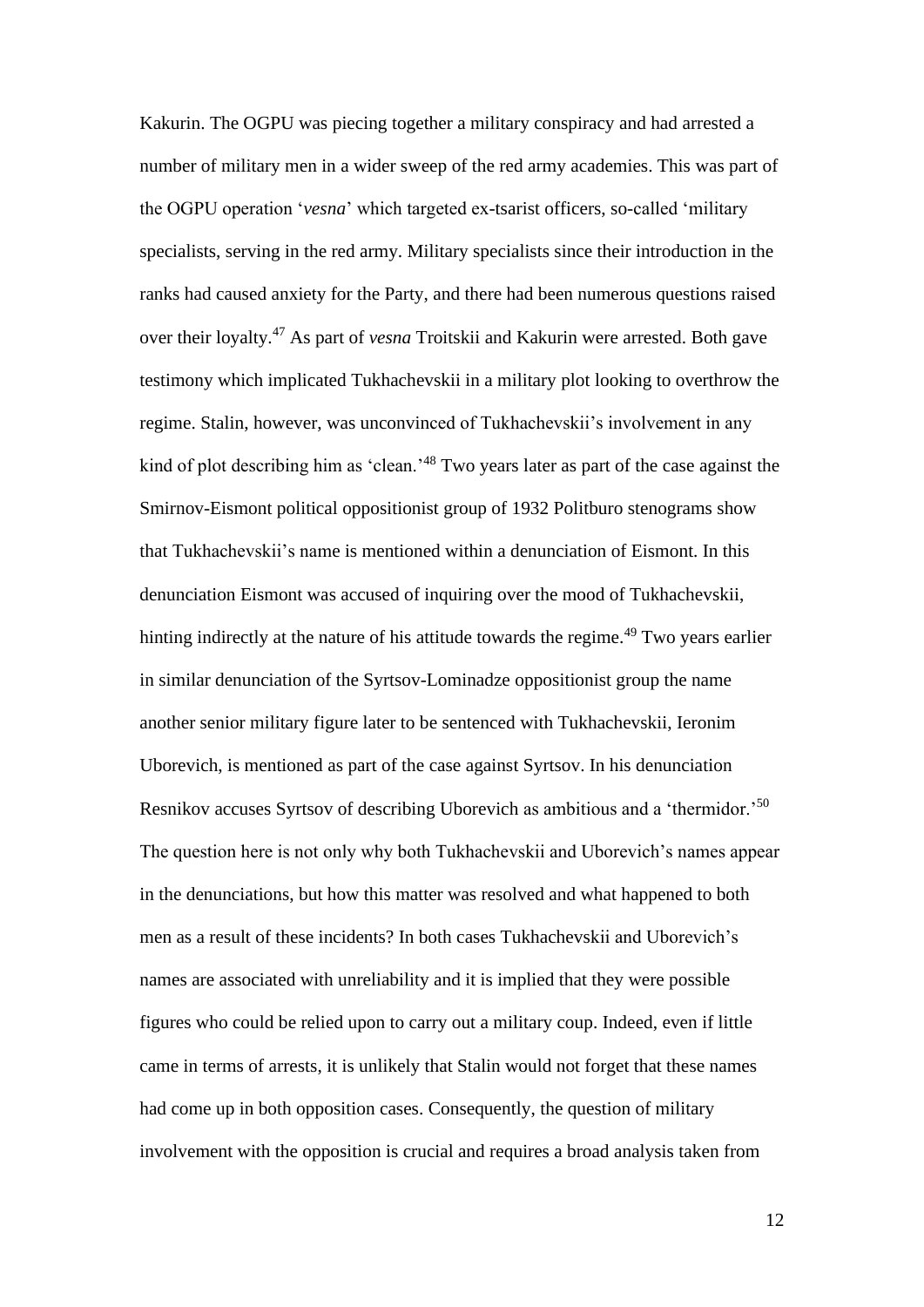Lenin's death. A number of officers were involved in the Trotskyist opposition in the 1920s, and in the early 1930s both Tukhachevskii and Uborevich associated in the case against oppositionists and Tukhachevskii in a counterrevolutionary plot. It is worth noting that concurrent to these events, in the early 1930s, Tukhachevskii had won Stalin's trust in implementing his army modernisation plan and had secured a promotion, despite earlier attempts by the OGPU to link him to oppositional activity. Interestingly, it was not only those military leaders who were purged who came under a cloud of suspicion. In a letter to Stalin from 1 February 1923, Voroshilov questioned Semen Budennyi's loyalty, the famed cavalry leader and one of the few military leaders to survive the Stalin era. Voroshilov raised the concern that as Budennyi was so popular with the peasants, that in the event of an uprising, he may side with the peasantry in a revolt. As such, it seems nearly all military leaders, even those close to Stalin, fell under suspicion at one time or another.<sup>51</sup>

 A further angle to be explored is what attitudes senior military figures held towards the widening repression under Stalin against former oppositionists or against supposed "enemies of the people." Such a question challenges to a certain extent the Cold War era interpretation of the military purge which saw motivation for Stalin's purge of the military as a move to destroying a potential force which could stop the escalation of Terror. Certain red army leaders were in fact quite hard-line when it came to supporting Stalin's treatment of former oppositionists and willingly accepted the rhetoric of enemies of the people. Seen in a 'Protocol of the meeting of the Commission of the Central Committee on the matter of Bukharin and Rykov' 27 February 1937, concerning the punishment to be metered to both enemies of the people, Iona Yakir, later to be purged in June 1937, voted for the death penalty.<sup>52</sup> As such, only four months prior to Yakir's arrest, he was actively taking a very strong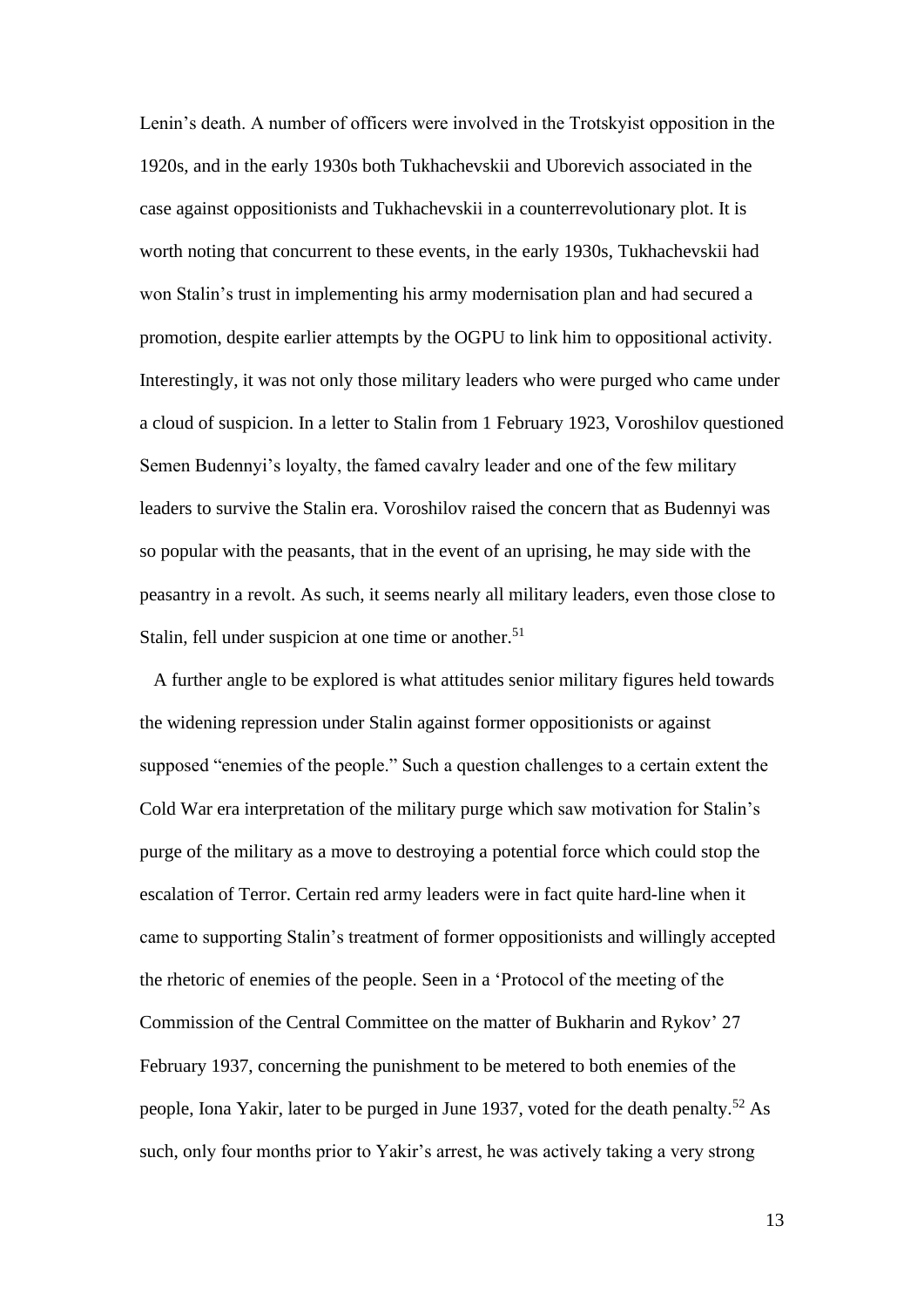line on the repression of the former opposition. Other senior military figures can also be seen as agreeing with the regime's rhetoric of enemies of the people. For example, in a letter to Voroshilov, Tukhachevskii notes that problems in the power industry were not the result of poor work or inertia, but a consequence of sabotage and wrecking.<sup>53</sup> A similar example concerns Uborevich. After the arrest of General Mikhailov for the crime of wrecking in industry in 1928, in a letter to Menzhinskii Uborevich proposes setting up a troika to report back to the Central Committee about wrecking activity in industry.<sup>54</sup> The question is presented of how closely did the Red Army follow the Stalin line over repression, and as such, further questions emerge over why they were purged in 1937. If individuals such as Yakir did not protest against executing former oppositionists, what caused Stalin to perceive him as a threat to his power?

 In contrast to this acceptance of the regime's rhetoric over enemies of the people, there was a certain degree of disbelief in the plots regularly 'unmasked' by the secret police. The OGPU/NKVD had a long history of working up and revealing 'plots' in all areas of soviet society and the army did not escape this attention. Yet the extent to which these plots were given credibility and how they were perceived is an important issue.<sup>55</sup> There was a certain amount of scepticism to the plots revealed by the Secret Police in certain periods and this was prevalent also within the soviet high command. Notably, in a letter to Mikhail Tomskii on 2 February 1928 concerning the Shakty Trial, Voroshilov questioned whether the OGPU was perhaps fabricating the case to an extent.<sup>56</sup> Voroshilov's attitude to counterrevolution is crucial as from May 1934 Voroshilov had gained control of sanctioning each arrest in the military, an event itself which can be seen as distrust in the cases being presented by the OGPU. <sup>57</sup> As noted by Suvenirov during the Terror Voroshilov freely sanctioned the arrest of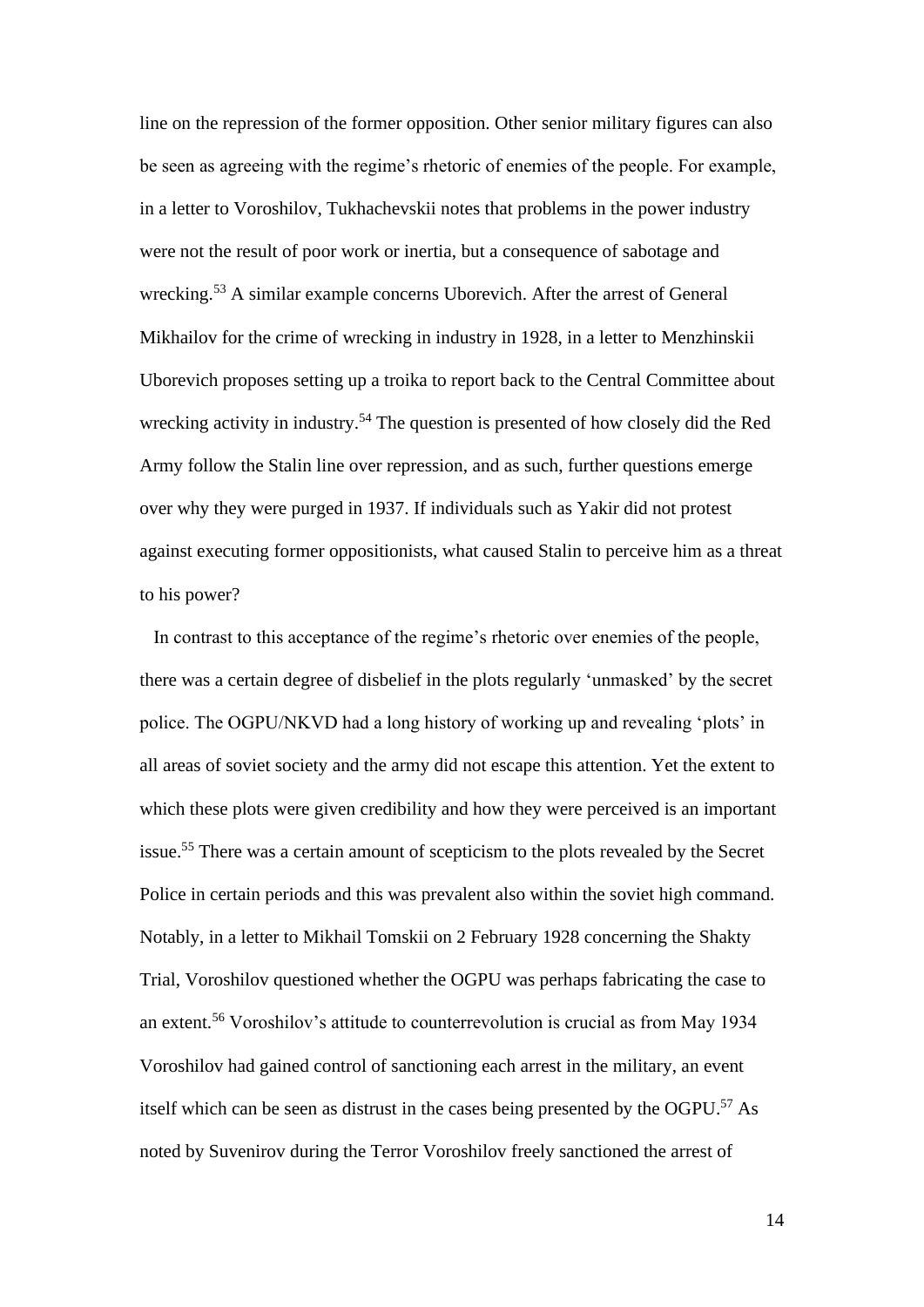thousands of military men on charges lacking any foundation. The question is why did this change occur and why did Voroshilov lose his earlier scepticism? In the Military Soviet of October 1936 it was acknowledged that fascist elements were active in the red army in schools and in commanding positions.<sup>58</sup> Yet in contrast to the secret police's appraisal the overall reliability of the red army was still held at a high level.<sup>59</sup> Indeed, a few months later at the February-March Plenum of 1937 Voroshilov noted that within the red army there were a smaller number of enemies of the people revealed relative to other sectors and institutions, but that increased vigilance was still required. Voroshilov noted that the Soviet Union sends its best people to the military. However, more ominously Molotov in his Molotov's speech noted that the army would now be subject to a thorough checking.<sup>60</sup> At a later meeting of military leaders in March 1937 Voroshilov gave a long report noting that the army was by no means clean from enemies of the people. Voroshilov seems to have taken a stronger line here from the February-March plenum regarding enemies yet to be unmasked with the ranks of the red army. Indeed, a commander from the Belorussian Military District, I. P. Belov, speaking at the same meeting, argued that the already arrested military men must still have a nest within the army, and one which the NKVD must uncover and that the army must help them do this.<sup>61</sup> As such the attitudes of senior military figures must be seen alongside the shifting perceptions of the regime over counterrevolution and enemies of the people and changes concerning the general line.

 A well-noted key event in the studies of the Terror is the exchange of Genrikh Yagoda for Nikolai Ezhov as People's Commissar of Interior Affairs.<sup>62</sup> This change affected the red army directly as Ezhov was far more active in working up plots than his predecessor. $63$  Within the materials detailing the process of rehabilitation of those purged under Stalin, an episode is presented showing the contrast between Ezhov and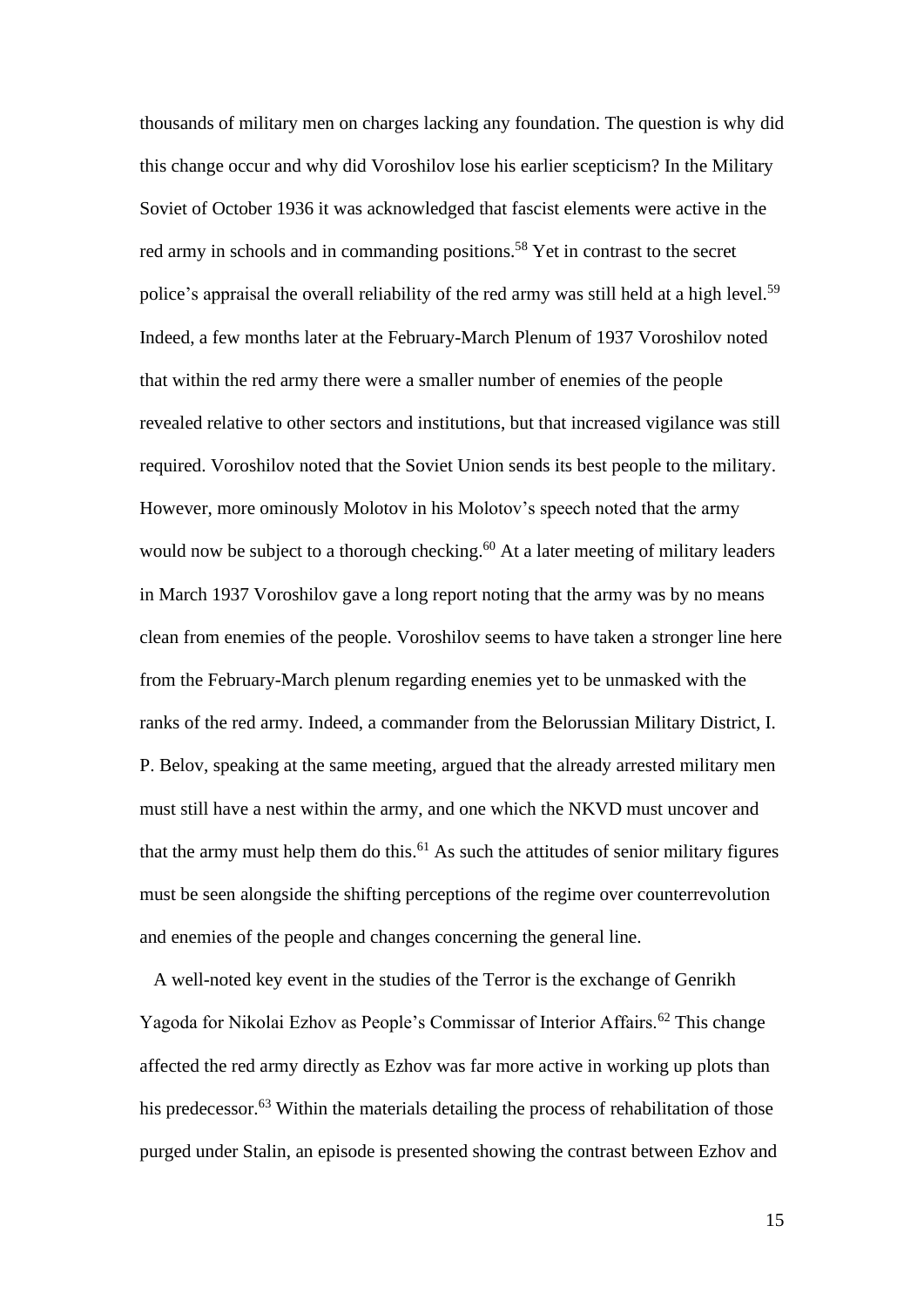Yagoda. Between 1932-33 compromising materials were received from Germany against senior military figures such as Tukhachevskii, Bliukher, Kamenev and Budennyi, and these materials were sent to Yagoda.<sup>64</sup> Crucially however Yagoda was well aware of the secret police's long history of spreading disinformation campaigns implicating military figures in supposed plots in order to gain information of genuine émigré underground organizations. In this particular episode Yagoda realized that the agent passing the information from Germany was a double-agent, and so the materials were dismissed.<sup>65</sup> However, when Ezhov replaced Yagoda, further information was received from this same source shortly after the February-March Plenum of 1937 and was directed to Ezhov. However, in stark contrast to Yagoda Ezhov argued that the materials proved undoubtedly that a Trotskyist group existed in the military.<sup>66</sup> As such Ezhov's ascendency to the position of People's Commissar for Internal Affairs had implications for increased NKVD activity within the red army and such a picture would be presented directly to Stalin. The impact of Ezhov has been examined in relation to the Terror as a whole, and it is clear that Ezhov had a strong hand in building the case against the military leaders who were executed in June 1937. Throughout the first six months of 1937 Ezhov sent Stalin details of those who had been arrested in the military on charges of counterrevolution leading to the main June 1937 trial which revealed a widespread military conspiracy.<sup>67</sup> However Ezhov's role earlier in 1936 is also significant, when he was given sanction to arrest former supporters of the opposition, leading to the arrest of Trotskyist officers Primakov and Putna which turned attention to the red army.

 As shown, published archival materials already allow a deeper and more rounded examination of the military purge in the areas of international relations, politics, intelligence and OGPU/NKVD activity. Such areas of analysis move the study of the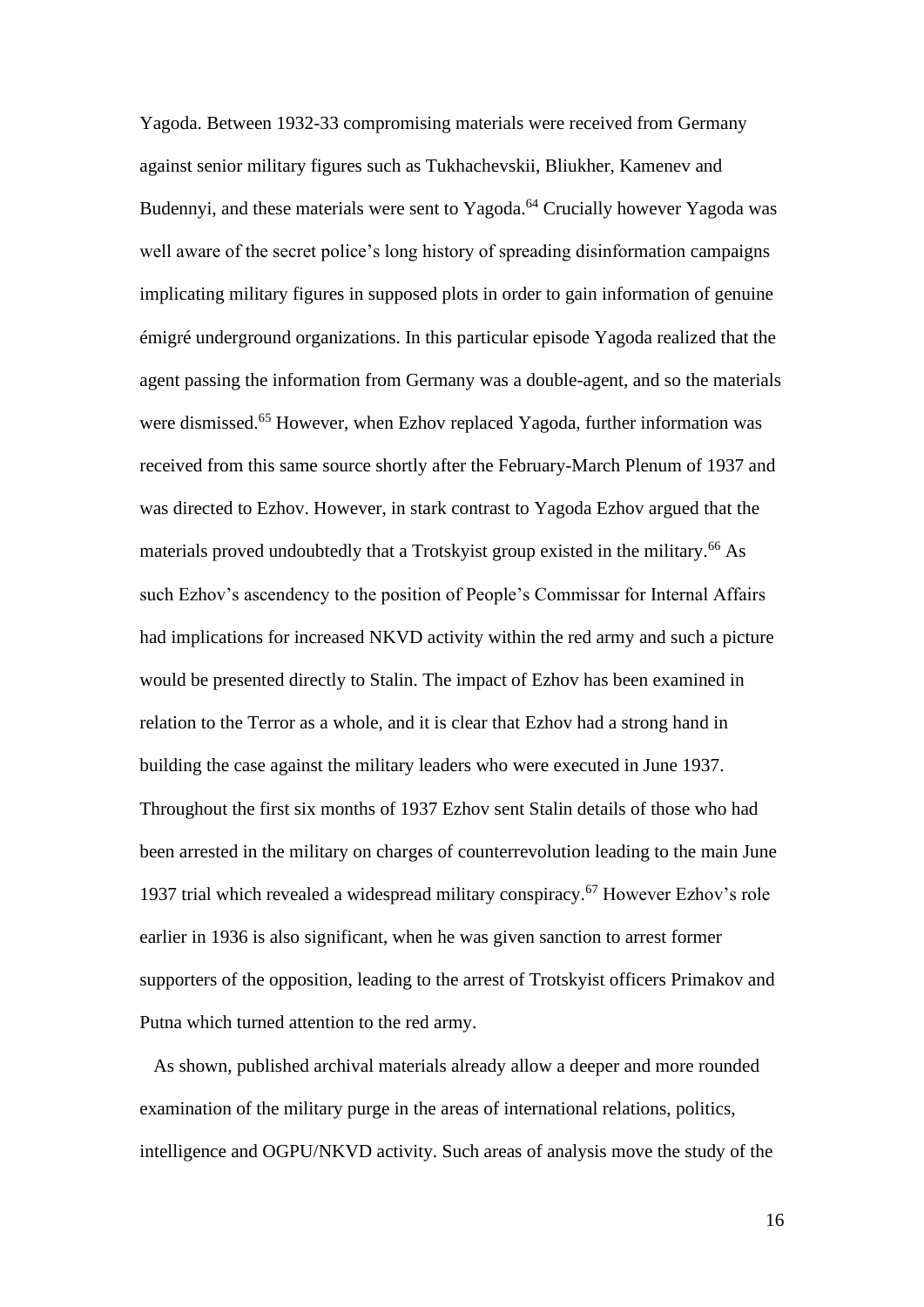military purge in line with explanations of the Terror as a whole and the forces driving this. The military purge was only one part of the Terror and the degree to which differing sectors of soviet society were interlinked should not be underestimated. Indeed, purge activity in the military should be seen as part of the same wider process occurring within the Party and industry, and not viewed in isolation. Ezhov's rise shows this, as his activity touched upon and affected all spheres of soviet society. At the February-March Plenum it was announced that enemies of the people had been found in the Party, in industry, and now it was time for the military to be thoroughly checked. The purge of the military must be seen as being driven by the same processes which pushed forward the escalating Terror, even if the red army was a particular institution with its own particular responsibilities. However, in looking to answer why the military elite were purged in 1937 Stalin's perception of events must be assessed and how his individual interpreted of the intelligence materials he received changed his perception of his army high command.

 It is apparent that a practise of observation of the red army had been established from the end of the Civil War and Stalin received reports of plots and intrigues within the military at regular intervals. High profile military figures such as Tukhachevskii and Uborevich had figured in cases against the opposition in the early 1930s, but Stalin had not acted at this time, he still clearly had a level of trust in both men and indeed had discarded the OGPU attempt to implicate Tukhachevskii in 1930. Though Stalin would be unlikely to forget that both Tukhachevskii and Uborevich had been tainted by oppositional activity and associations. Ezhov's rise in the mid-1930s is significant as he was more inclined to accept evidence against the military elite and sent Stalin details of arrested military men. Stalin at this time had a growing concern over spies and foreign espionage relating to the worsening international situation in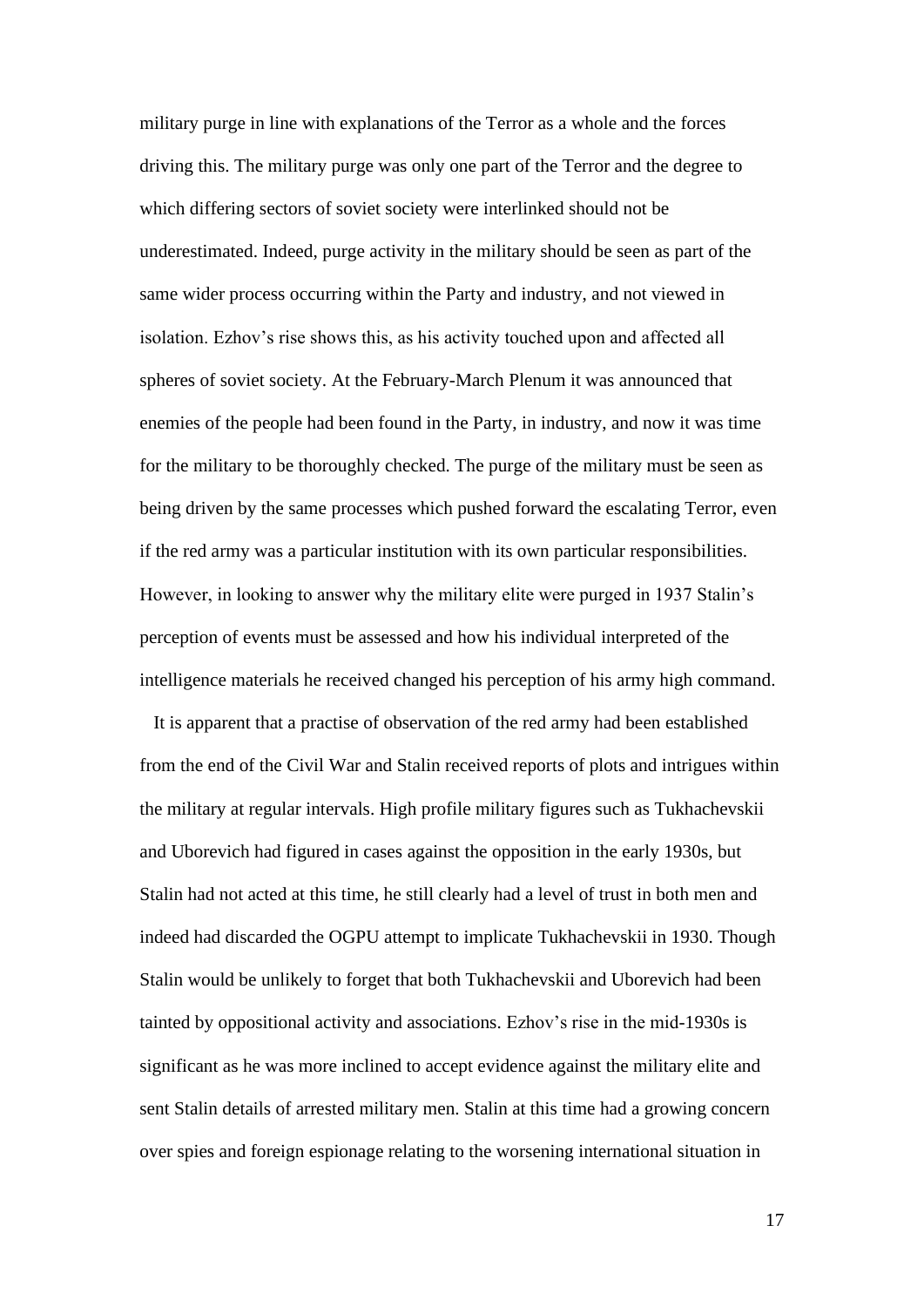the build-up to war. Further, in such a period of high international tension it would not be unusual to question the reliability of the armed forces, the body that would defend the country if war came. The arrests of those who had previously supported Trotskii's opposition in the 1920s within the Party, industry and army in summer 1936 are significant as this turned serious attention towards the red army. Ezhov believed there were more enemies of the people yet to be exposed after the arrest of the Trotskyist officers and in the February-March Plenum of 1937 Molotov declared that the army would be checked. It is here that as the military were put under strong pressure by the NKVD in 1937 and past oppositional associations, disputes and antagonisms between the military elite and the regime from the revolution would surface, but be seen in a new light, one of opposition.

 We cannot say for sure what event would trigger Stalin's sanction of the arrest of Tukhachevskii, but it is possible to understand the influences to his perception of the military elite and how these changed in before the outbreak of the Terror. With this in mind, such an explanation of the military purge can be advanced which goes beyond Stalin's strive for greater power and beyond the focus on the "Tukhachevskii Affair". In an atmosphere of growing spy-mania, international tension and an ever active secret police 'revealing' cases of counterrevolution, Stalin would question the reliability of his military, especially in light of compromising associations and rumours surrounding members of the high command since the Civil War. As Stalin became more convinced of, and endorsed, Ezhov's visions of a widespread conspiracy in soviet society throughout 1936 the military became embroiled in the wider Terror and those who were perceived as compromised individuals were purged. Such a hypothesis requires further research and a firmer grounding in archival material, but would achieve the drawing closer of the purge of the military elite to the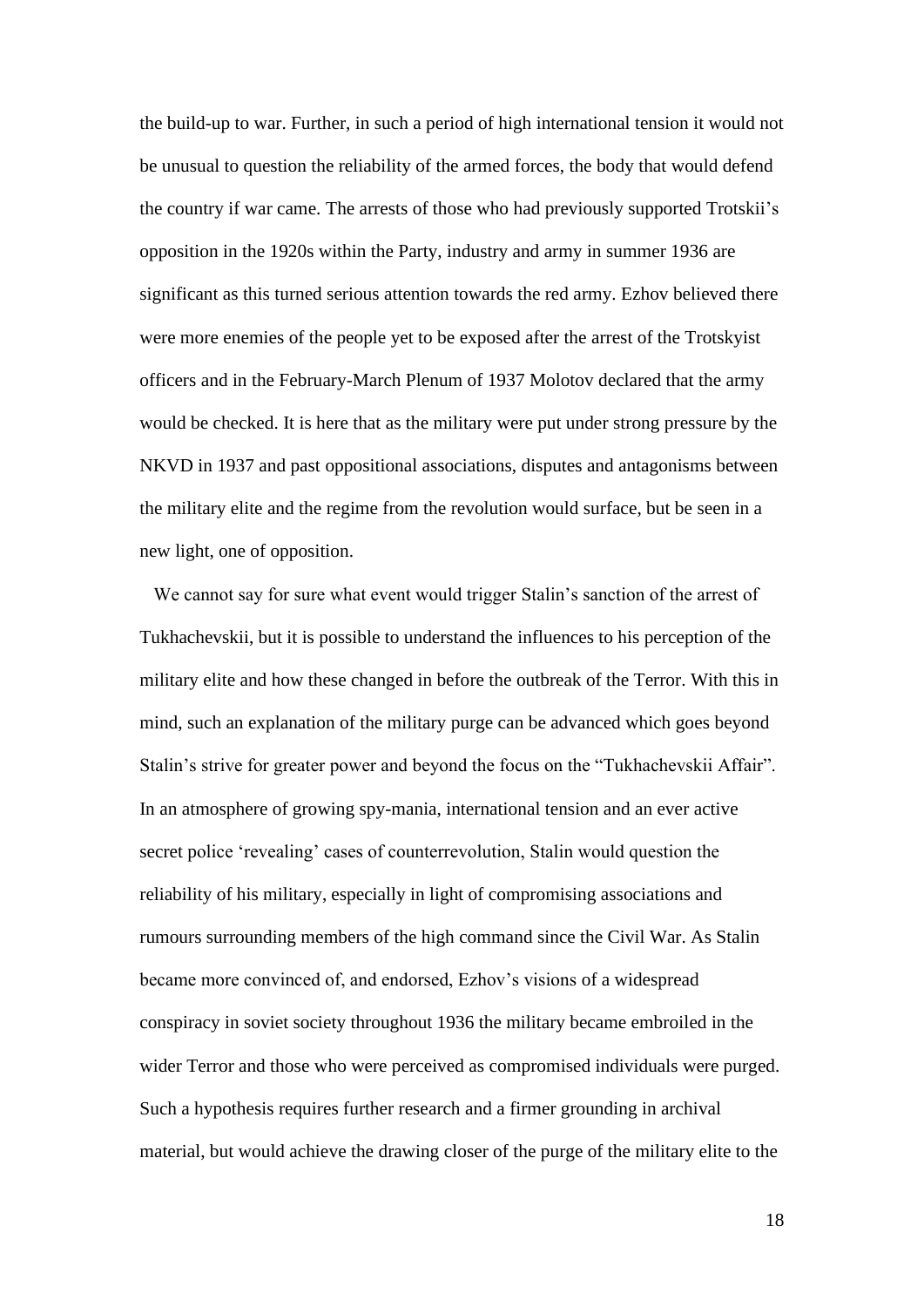domestic and international events which were so vital in driving the Terror as a whole. Such an explanation of the military purge would show, importantly, that if Stalin acted as a result of his suspicions, this would not be an action with the intention of acquiring more dictatorial power and that the move against the military should not be regarded as a meticulously planned action, but more a panicked move from a misperception fuelled by the NKVD, international crisis and fear of counterrevolution within the army high command.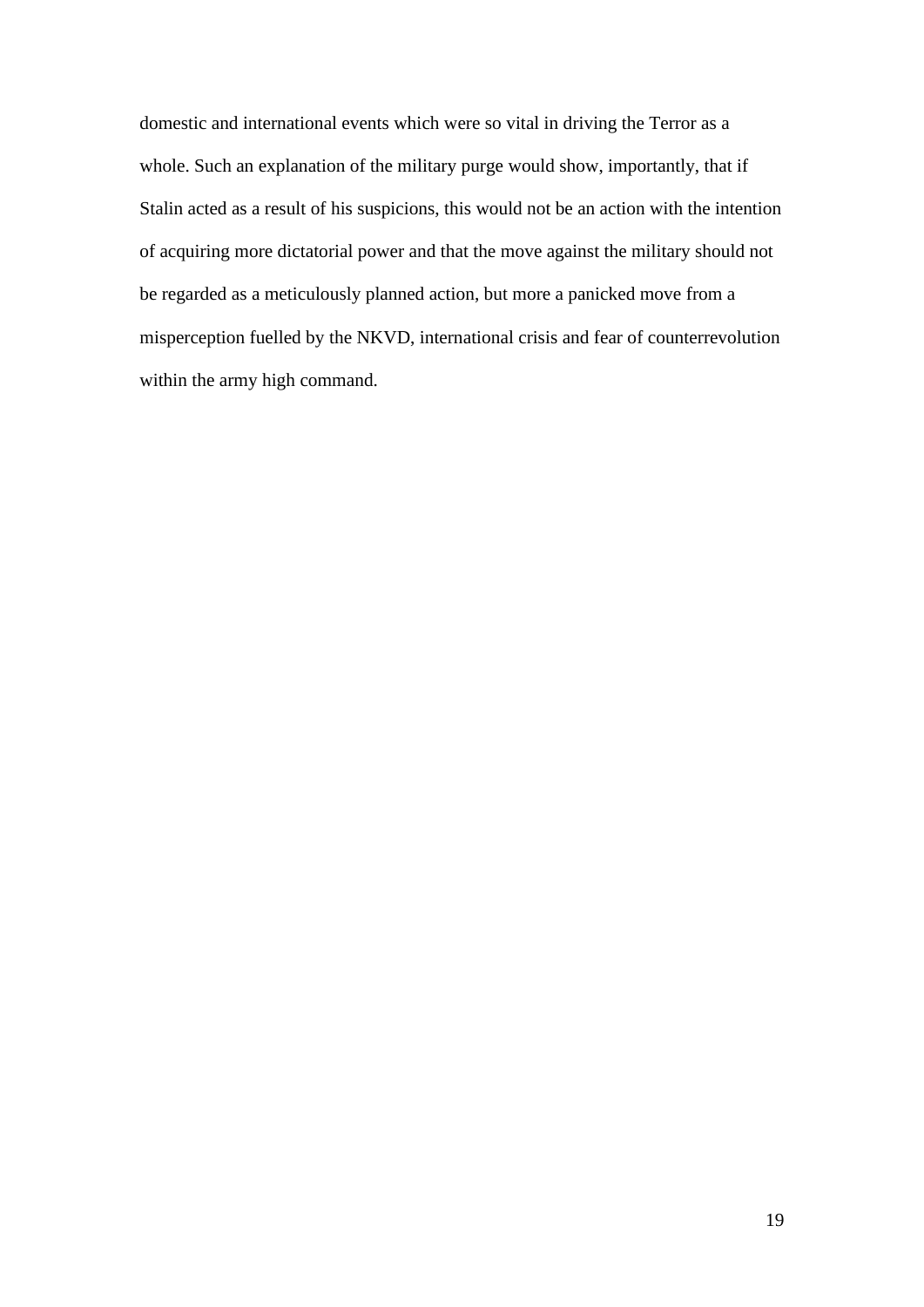2 See, E. Wollenberg, *The red army* (London, 1938); Leonard Shapiro, in B. H. Liddell Hart ed., *The soviet army*, (London, 1957), ch.6; J. A. Armstrong, *The politics of totalitarianism: the Communist party of the Soviet Union from 1934 to the present* (New York, 1961); J. Erickson, *The soviet high command: a military-political history, 1918-1941* (London, 1962); E. O'Ballance, *The red army*  (London, 1964); R. Kolkowicz, *The soviet military and the Communist party* (Princeton, 1967); M. Mackintosh, *Juggernaut: a history of the soviet armed forces* (London, 1967); P. W. Blackstock, 'The Tukhachevsky Affair', Russian Review, 28 (April, 1969) pp. 171-190; R. Conquest, *The Great Terror: Stalin's purge of the thirties* (London, 1973) ; A. Ulam, *Stalin: the man and his era* (New York, 1974); V. Rapoport and Y. Alexeev, *High treason: essays on the history of the red army, 1918-1938* (Durham [N.C.], 1985); V. S.Antonov and E. G., Plimak, 'Taina 'Zagovora Tukhachevskogo'' Otechestvennaia Istoriia, 4 (1998) pp. 123-138; R. C. Tucker, *Stalin in power: the revolution from above, 1928-1941* (New York, 1990); D. Volkogonov, *Stalin: triumph and tragedy* (London, 1991); S. Naveh, 'Tukhachesky' in H. Shukman ed,. *Stalin's generals* (London, 1993); T. M. Nichols, *The sacred cause: civil-military conflict over soviet national security, 1917-1992* (N.Y.; London 1993); S. J. Main, 'The arrest and 'testimony' of marshal of the Soviet Union M. N. Tukhachevsky (May-June 1937)' Journal of Slavic Military Studies, 10 (March 1997) pp. 151-195; E. F. Ziemke, *The red army 1918-1941: from vanguard of world revolution to US ally* (London, Portland, Or., 2004)

<sup>3</sup> For a full account of the details surrounding the creation of the dossier of fabricated evidence, differing versions are described by Conquest in *The Great Terror*, pp. 296-302; Erickson, *The soviet high command,* pp. 456-457; Blackstock, 'The Tukhachevsky Affair', pp. 171-190; R. Thurston, *Life and Terror in Stalin's Russia* (New Haven, London, 1996), p. 56

<sup>4</sup> The Manchester Guardian, 3 July 1937, 'The Purge of the Eight Russian Generals', p. 16

<sup>5</sup> See for example The New York Times, 26 June 1937, 'Many Doubts Rise in Russia on Guilt of Eight Generals', p. 1

<sup>6</sup> W. Duranty, *USSR* (Melbourne, London, 1945), p. 222

 $1$  Roger Reese has looked in detail at the numbers discharged from the army and notes that during the Terror 34, 301 service men were discharged from the army, air force and from the political administration. See Reese, 'The impact of the Great Purge on the red army: wrestling with hard numbers', The Soviet and Post-Soviet Review, 19 (1992) p. 7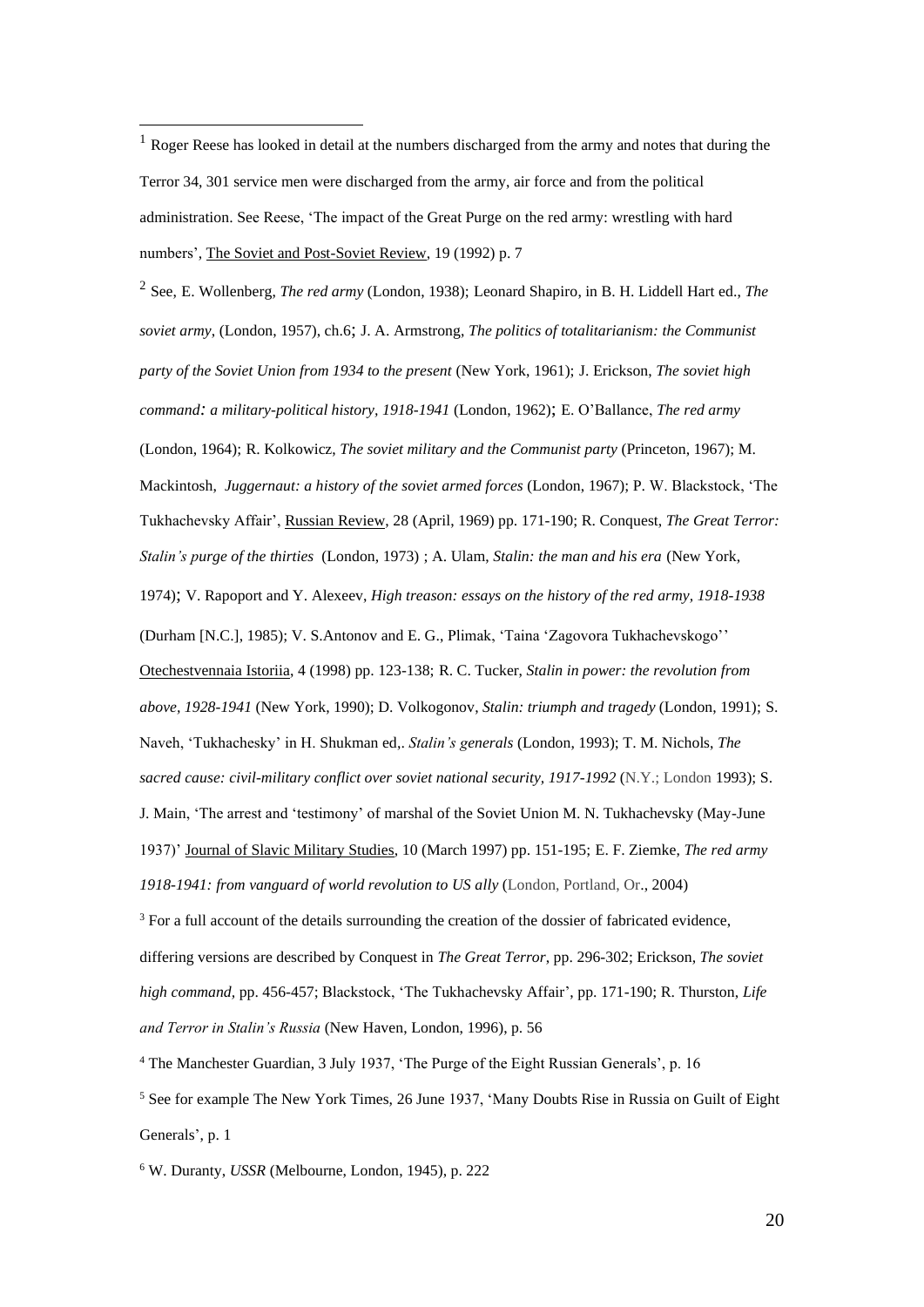7 For early analyses of the army purge, see Wollenberg, *The red army*; Berchin and Ben-Horin, *The Red Army* (London, 1942); Shapiro, in *The soviet army*

<sup>8</sup> It is worth noting that this interpretation of the military purge has lasted beyond the Cold War era, see Tucker, *Stalin in Power*, pp. 374-383, 434-438

<sup>9</sup> See Erickson, *The soviet high command*, p. 465; Conquest, *The Great Terror*, p. 284; Ulam, *Stalin*, pp. 457-458, Nikulin, *Marshal Tukhachevskii*, (Moskva, 1964), p. 192

<sup>10</sup> Yu. Petrov, *Partiinoe stroitel'stvo v sovetskoi armii i flote, 1918 – 1961* (Moskva, 1964), p. 298

<sup>11</sup> See for example, Conquest, *The Great Terror,* p. 235

 $12$  In his memoirs Czechoslovakian President Eduard Benes describes how secret negotiations between Hitler and Tukhachevskii aimed at overthrowing the soviet regime. According to Benes this information was transferred second-hand through Count Trauttmannsdorff, a high official of Hitler. Benes' account is of obvious dubious reliability but had great significance influence in later historical scholarship, being used as evidence of provocation either by the NKVD or Germany with the aim of removing the soviet high command, see E. Benes, *Memoirs of Dr Eduard Benes: from Munich to new war and new victory* (London, 1954), p. 20. However, for the various discrepancies in Benes' account, see I. Lukes, 'The Tukhachevsky Affair and President Edvard Benes' Diplomacy and Statecraft, 7 (Nov., 1996) pp. 505 - 529

<sup>13</sup> T. H. Rigby ed., *The Stalin dictatorship: Khrushchev's 'secret speech' and other documents* (Sydney, 1968), p. 99

<sup>14</sup> It is worthy to note that the cited historians do point to events prior to the 1930s such as the failed campaign against Poland in 1920 and the supposed bad feeling that this produced between Stalin and Tukhachevskii, however the dossier remains the key evidence. For Erickon's appraisal of the Poland campaign, see *The soviet high command*, pp. 93-108

<sup>15</sup> Recently more attention is being paid to foreign policy, and in particular intelligence, as influences to Stalin's actions and how these informed his policy, see J. Harris, 'Encircled by enemies: Stalin's Perceptions of the capitalist world, 1918 – 1941', *[Journal of Strategic Studies](http://0-www.informaworld.com.wam.leeds.ac.uk/smpp/title~db=all~content=t713636064)*, [30](http://0-www.informaworld.com.wam.leeds.ac.uk/smpp/title~db=all~content=t713636064~tab=issueslist~branches=30#v30) (June 2007) , pp. 513 – 545

<sup>16</sup> J. A. Getty, *Origins of the Great Purges: the soviet Communist party reconsidered, 1933-1938*  (Cambridge, 1985), p. 168

<sup>17</sup> Ibid., p. 167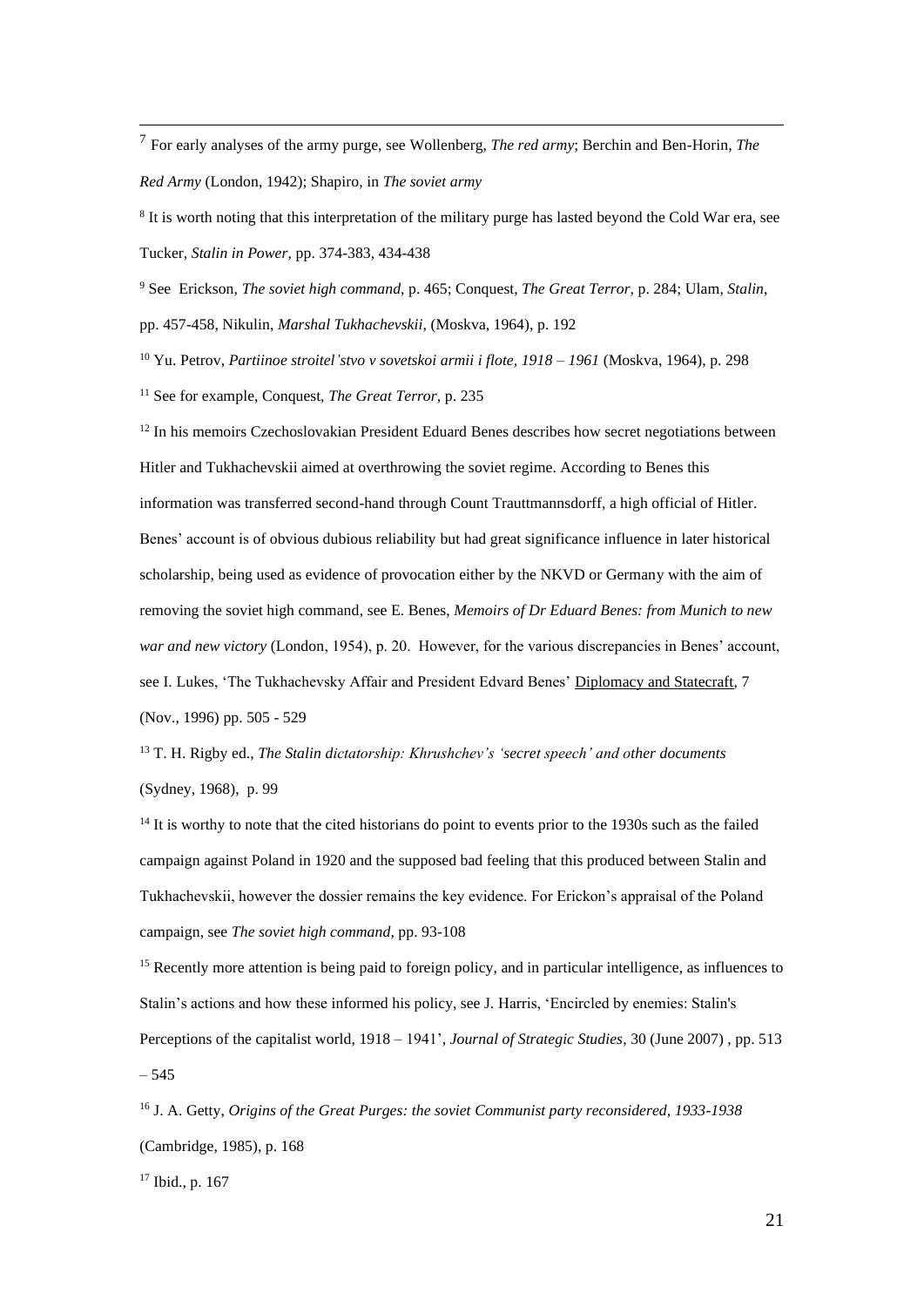<sup>18</sup> G. Rittersporn, *Stalinist simplifications and soviet complications: social tensions and political conflicts in the USSR, 1933-1953* (Chur, Reading, 1991), p. 140

<sup>19</sup> See R. Reese, 'The red army and the Great Purges' in eds., J. A. Getty and R. T. Manning, *Stalinist Terror: new perspectives* (Cambridge, 1993); *Stalin's reluctant soldiers: a social history of the red army, 1924-1941* (Lawrence, Kans., 1996); *The soviet military experience: a history of the soviet red army, 1917-1991* (London, 2000); *Red commanders: a social history of the soviet army officer corps, 1918-1991* (Lawrence, Kans., 2005); O. Suvenirov, 'Repressii v partiorganizatsii RKKA v 1937-1938' voprosy istorii KPSS, 6 (1991) pp. 17-31; *Tragediia RKKA, 1937-1938* (Moskva, 1998) S. Minakov, *Stalin i zagovor generalov* (Moskva, 1995); *za otvorotom marshalskoi shineli* (Orel, 1999); *Stalin i ego marshal* (Moskva, 2004)

- <sup>20</sup> Reese, in *Stalinist Terror*, p. 203
- <sup>21</sup> See Getty, *The origins of the Great Purges*, pp. 38 57
- <sup>22</sup> Reese, in *Stalinist Terror*, p. 211
- <sup>23</sup> Suvenirov, *Tragediia RKKA*, p. 51
- <sup>24</sup> Ibid., p. 51
- <sup>25</sup> Ibid., p.71, p. 95, p.98

<sup>26</sup> S. Minakov, *Stalin i zagovor generalov*, pp. 82-83

 $27$  The relationships and conflicts between members of the red army high command are only partially considered in studies on the military purge. Studies examining red army development and modernisation highlight this area has been looked at in far more detail, yet this has an obvious contribution when analysing purge activity within the military. See D. R. Stone, *Hammer and rifle: The militarization of the Soviet Union, 1926-1933*, (Lawrence, Kans, 2000); L. Samuelson, *Plans for Stalin's war machine: Tukhachevskii and military economic planning, 1925-1941* (Basingstoke, 2000); R. W. Harrison., *The Russian way of war: operational art, 1904-1940* (Lawrence, Kans., 2001)

<sup>28</sup> Minakov, *Stalin i zagovor generalov*, pp. 702 - 712

<sup>29</sup> Reese, in *Stalinist Terror*, p. 212

<sup>30</sup> For criticism of Minakov's work see A. A. Zdanovich, *Organi gosudarstvennoi bezopastnosti i krasnaia armiia: deiatel'nost organov VChK – OGPU po obespecheniiu bezopastnosti RKKA (1921- 1934)* (Moskva, 2008) p. 281 and L. Samuelson and V. Khaustov, *Stalin, NKVD i repressii, 1936-1938 gg.* (Moskva, 2009), p. 21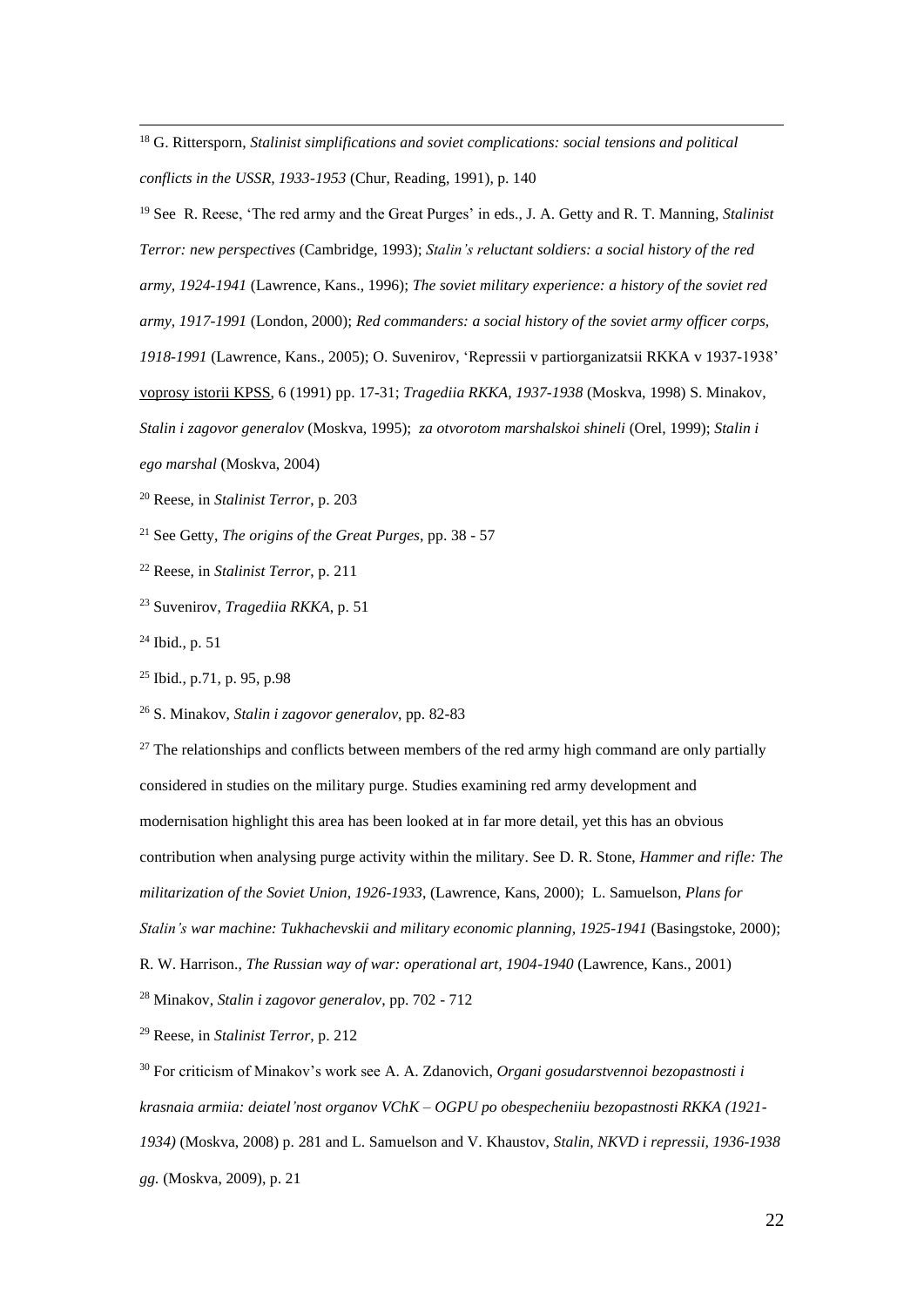<sup>31</sup> Minakov points to a letter sent in order to get Voroshilov replaced, however this is based on poor evidence. As noted, the inner-relationships of the red army high command are a significant issue and one which needs more robust analysis. L. Samuelson has noted that the evidence for this affair is scattered, see Samuelson, *Plans for Stalin's war machine: Tukhachevskii and military economic planning, 1925-1941*, p. 157

<sup>32</sup> See A.V. Kvashonkin ed., *Sovetskoe rukovodstvo perepiska, 1928-1941*, (Moskva, 1999); R. W.

Davies, O. V. Khlevniuk, E. A. Rees, L. P. Kosheleva, L. A. Rogovaia eds., *Stalin-Kaganovich* 

*correspondence, 1931-36*, (New Haven, 2003); L. T. Lih, O. V. Naumov, and O. V. Khlevniuk et al.

eds., *Stalin's letters to Molotov, 1925-1936* (New Haven, 1995)

<sup>33</sup> See V.N. Khaustov, V.P. Naumov, N.S. Plotnikova eds., *Lubianka: Stalin i VChK-GPU-OGPU-*

*NKVD, ianvar 1922-dekabr 1936* **(**Moskva, 2003); G.N. et al. eds., *"Sovershenno sekretno": Lubianka-*

*-Stalinu o polozhenii v strane (1922-1934 gg.)* (Moskva, 2001); Samuelson and Khaustov, *Stalin,* 

*NKVD i repressii, 1936-1938 gg.*

<sup>34</sup> *Stalin-Kaganovich correspondence, 1931-36*, p. 248

<sup>35</sup> Zdanovich, *Organi gosudarstvennoi bezopastnosti i krasnaia armiia,* p. 326

<sup>36</sup> Khaustov, Naumov and Plotnikova eds., *Lubianka: Stalin i VChK-GPU-OGPU-NKVD, ianvar 1922-dekabr 1936*, p. 262

<sup>37</sup> Suvenirov, *Tragediia RKKA*, pp. 45-59

<sup>38</sup> Zdanovich, *Organi gosudarstvennoi bezopastnosti i krasnaia armiia*, p. 137

<sup>39</sup> Ibid., p. 109

<sup>40</sup> Ibid., p. 682. Concern over border districts appears to be a constant concern for the secret police. In March 1937 in a speech to the *akhtiv* of the GUGB NKVD Ezhov highlighted the danger of border districts being used by Japan to attack the Soviet Union. In April 1937 groups of NKVD officers were directed to the Far East and Siberia under the command of L. G. Mironov to flush out spies and Trotskyists working on the railways and in the army, see Samuelson and Khaustov, *Stalin, NKVD i repressii, 1936-1938 gg*, p. 78

<sup>41</sup> Suvenirov notes an OGPU order no. 25/00 from February 1930 which mandated the arrest of Kulaks who tried to establish links with the red army, *Tragediia RKKA*, p. 61

<sup>42</sup> Zdanovich, *Organi gosudarstvennoi bezopastnosti i krasnaia armiia*, p 299, p. 308

<sup>43</sup> See for example Conquest, *The Great Terror*, p. 185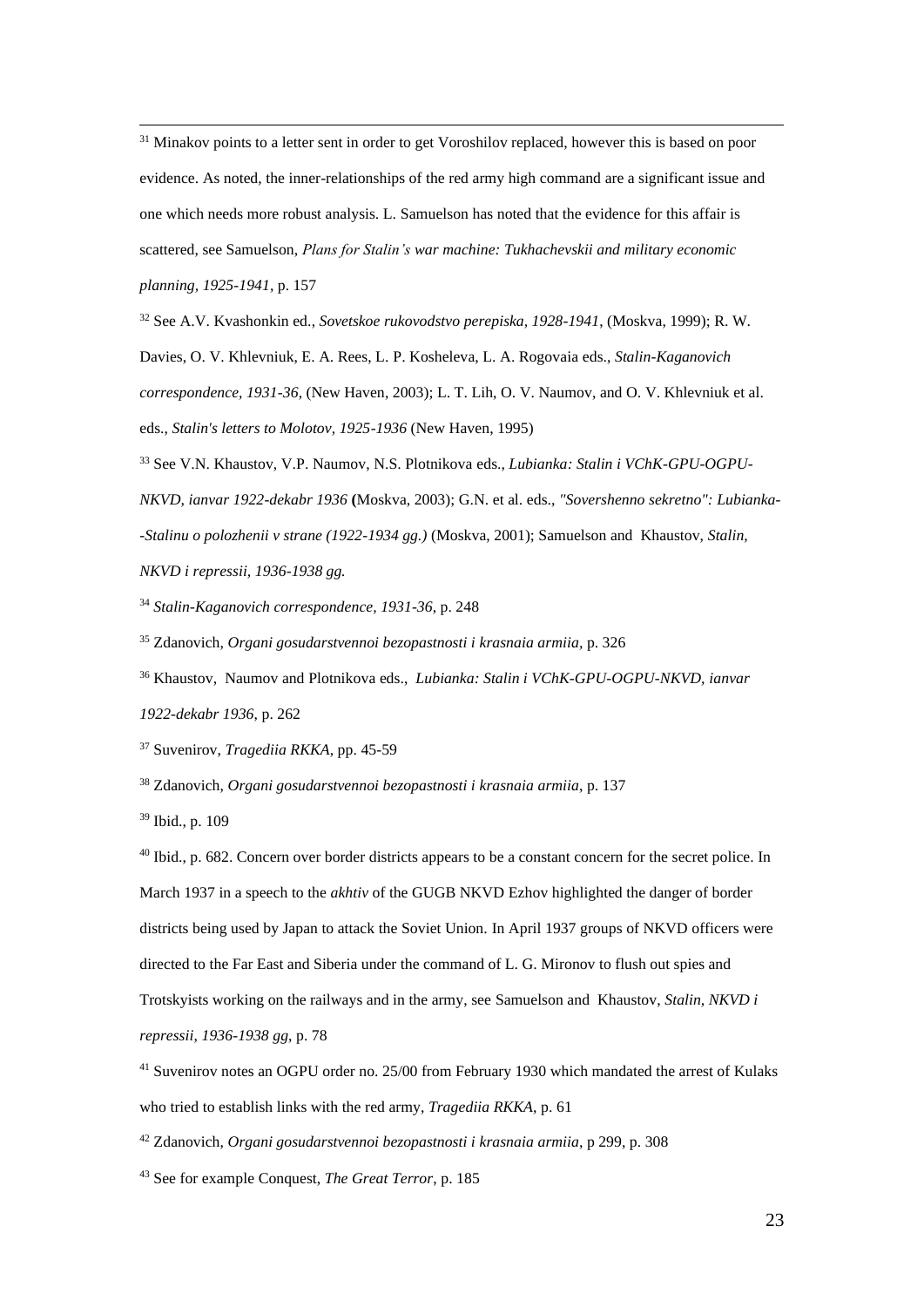<sup>44</sup> Zdanovich has highlighted that as early as August 1933, three years before his arrest, an OGPU file was prepared on Primakov, and that in the late 1920s the OGPU had become aware of a Trotskyist military group in Moscow, comprising of Primakov, Dreitser, Okhotnikov, Bulatov, Kuzmichev and headed by Mrachovskii, p. 325 and p. 316. Indeed, Zdanovich has also shown that the OGPU collected materials on Tukhachevskii as early as after the failed Poland campaign in 1920, see *Organi gosudarstvennoi bezopastnosti i krasnaia armiia*, p. 285

<sup>45</sup> Ibid., pp. 319 - 322

<sup>46</sup> J. Haslam, *The Soviet Union and the threat from the east, 1933-41*(Basingstoke, 2001), p. 27 <sup>47</sup> For the most dramatic clashes over the use of military specialists within the red army see, *Vosmoi s'ezd RKP(b), Mart 1919 goda, prokoli* (Moskva, 1959). Zdanovich has noted that operation *vesna* was instigated at a time when the OGPU were concerned over information they had received of a possible British inspired insurrection in the Ukraine which would use counterrevolutionary groups within the red army. A number of military specialists and their acquaintances were arrested in the reaction to this information as part of the operation named *vesna*, which soon evolved into a wider All-Union *chistki* of military specialists as slight links were drawn between other military districts, see Zdanovich, *Organi gosudarstvennoi bezopastnosti i krasnaia armiia*, pp. 387 - 397

<sup>48</sup> L. Kosheleva...et al. eds., *Pisma I.V. Stalina V.M. Molotovu: 1925-1936 gg.: sbornik dokumentov*, (Moskva, 1995), p. 231. Interestingly, Oleg Ken has discovered that even after Stalin's pronouncement that he believed Tukhachevskii to be 'clean' from any participation in a military conspiracy, Voroshilov still sent to Stalin compromising information concerning Tukhachevskii. This highlights the poor relations which existed between the two men, see O. Ken, *Mobilizatsionnoe planirovanie i politicheskie resheniia, konets 1920 – seredina 1930-kh* (Sankt-Peterburg, 2002), p. 131 <sup>49</sup> K.M. Anderson. et al. eds., *Stenogrammi zasedannii Politbiuro TsK RKP(b) - VKP(b) 1923-1938* 

*gg.*, (Moskva, 2007), III, p. 568

<sup>50</sup> Ibid., p. 211

<sup>51</sup> *Voennii arkhivi Rossii*, 1 (1993), p. 408

<sup>52</sup> J. A. Getty and O. V. Naumov eds., *The road to terror: Stalin and the self-destruction of the Bolsheviks, 1932-1939*, (New Haven, 1999), p. 412

<sup>52</sup> Quoted in Zdanovich, *Organi gosudarstvennoi bezopastnosti i krasnaia armiia,* p. 433

<sup>53</sup> Quoted in Ibid, p. 433